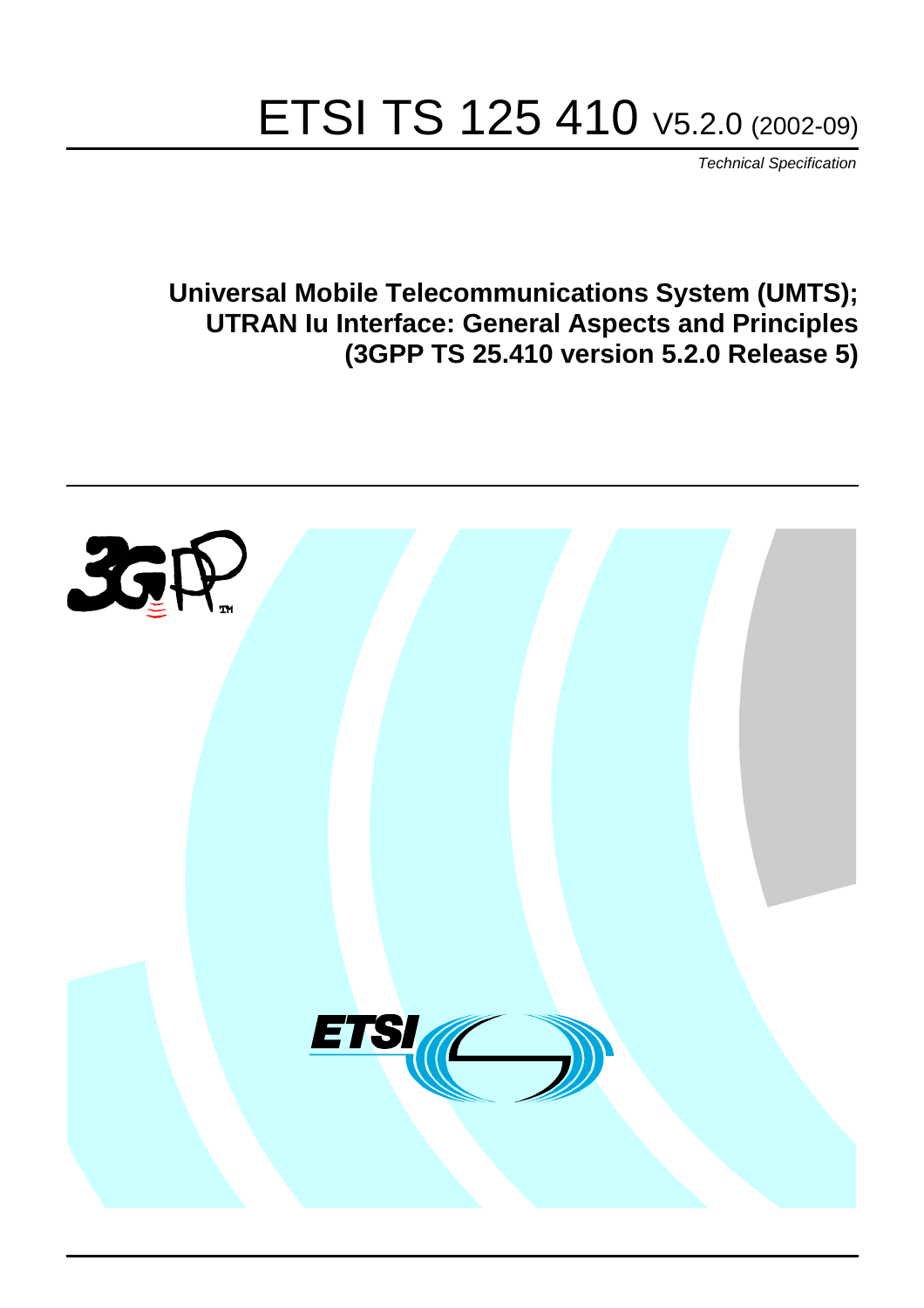Reference RTS/TSGR-0325410v520

> Keywords UMTS

#### **ETSI**

#### 650 Route des Lucioles F-06921 Sophia Antipolis Cedex - FRANCE

Tel.: +33 4 92 94 42 00 Fax: +33 4 93 65 47 16

Siret N° 348 623 562 00017 - NAF 742 C Association à but non lucratif enregistrée à la Sous-Préfecture de Grasse (06) N° 7803/88

#### **Important notice**

Individual copies of the present document can be downloaded from: [http://www.etsi.org](http://www.etsi.org/)

The present document may be made available in more than one electronic version or in print. In any case of existing or perceived difference in contents between such versions, the reference version is the Portable Document Format (PDF). In case of dispute, the reference shall be the printing on ETSI printers of the PDF version kept on a specific network drive within ETSI Secretariat.

Users of the present document should be aware that the document may be subject to revision or change of status. Information on the current status of this and other ETSI documents is available at <http://portal.etsi.org/tb/status/status.asp>

> If you find errors in the present document, send your comment to: [editor@etsi.fr](mailto:editor@etsi.fr)

#### **Copyright Notification**

No part may be reproduced except as authorized by written permission. The copyright and the foregoing restriction extend to reproduction in all media.

> © European Telecommunications Standards Institute 2002. All rights reserved.

**DECT**TM, **PLUGTESTS**TM and **UMTS**TM are Trade Marks of ETSI registered for the benefit of its Members. **TIPHON**TM and the **TIPHON logo** are Trade Marks currently being registered by ETSI for the benefit of its Members. **3GPP**TM is a Trade Mark of ETSI registered for the benefit of its Members and of the 3GPP Organizational Partners.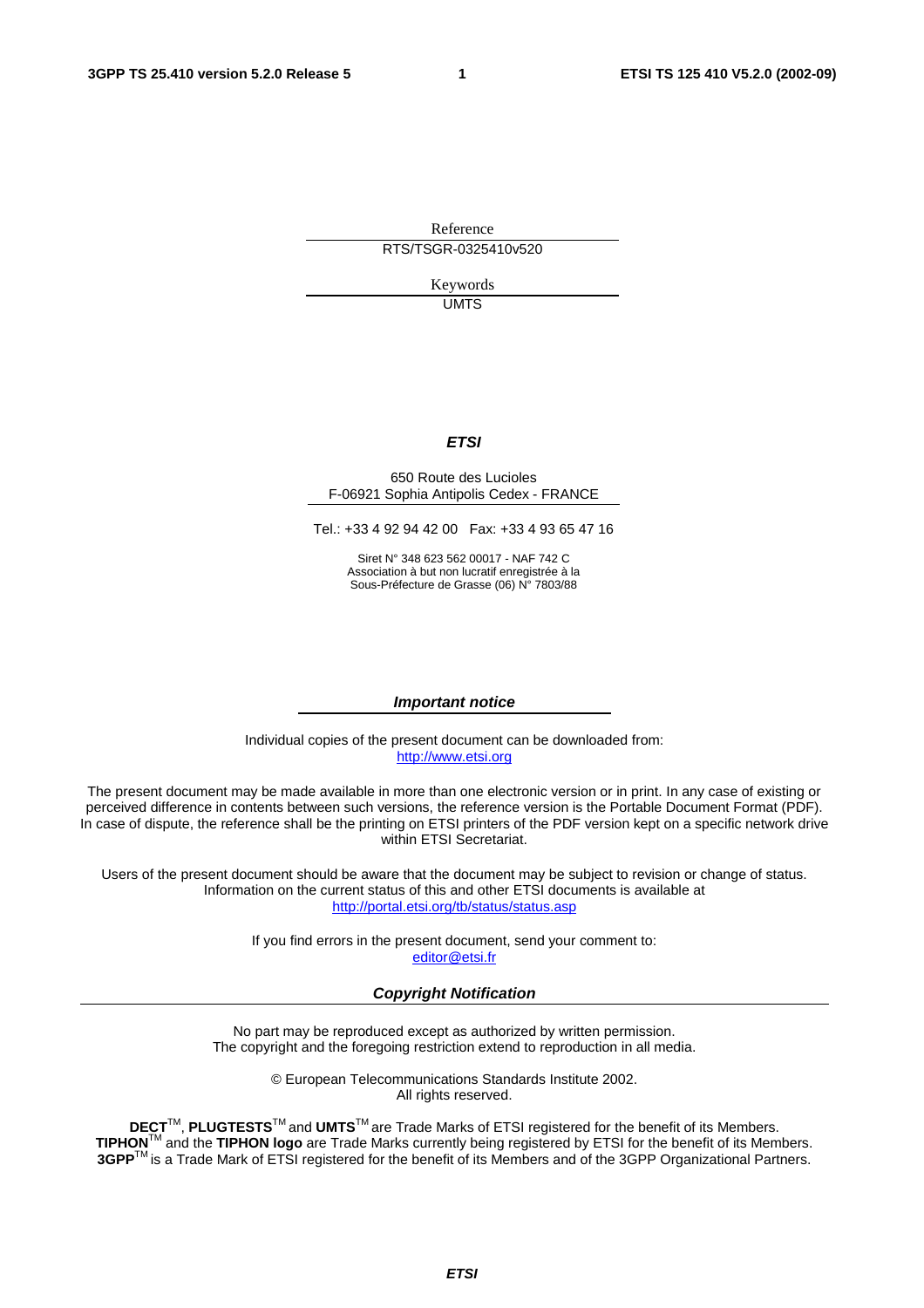## Intellectual Property Rights

IPRs essential or potentially essential to the present document may have been declared to ETSI. The information pertaining to these essential IPRs, if any, is publicly available for **ETSI members and non-members**, and can be found in ETSI SR 000 314: *"Intellectual Property Rights (IPRs); Essential, or potentially Essential, IPRs notified to ETSI in respect of ETSI standards"*, which is available from the ETSI Secretariat. Latest updates are available on the ETSI Web server ([http://webapp.etsi.org/IPR/home.asp\)](http://webapp.etsi.org/IPR/home.asp).

Pursuant to the ETSI IPR Policy, no investigation, including IPR searches, has been carried out by ETSI. No guarantee can be given as to the existence of other IPRs not referenced in ETSI SR 000 314 (or the updates on the ETSI Web server) which are, or may be, or may become, essential to the present document.

### Foreword

This Technical Specification (TS) has been produced by ETSI 3rd Generation Partnership Project (3GPP).

The present document may refer to technical specifications or reports using their 3GPP identities, UMTS identities or GSM identities. These should be interpreted as being references to the corresponding ETSI deliverables.

The cross reference between GSM, UMTS, 3GPP and ETSI identities can be found under [www.etsi.org/key](http://www.etsi.org/key) .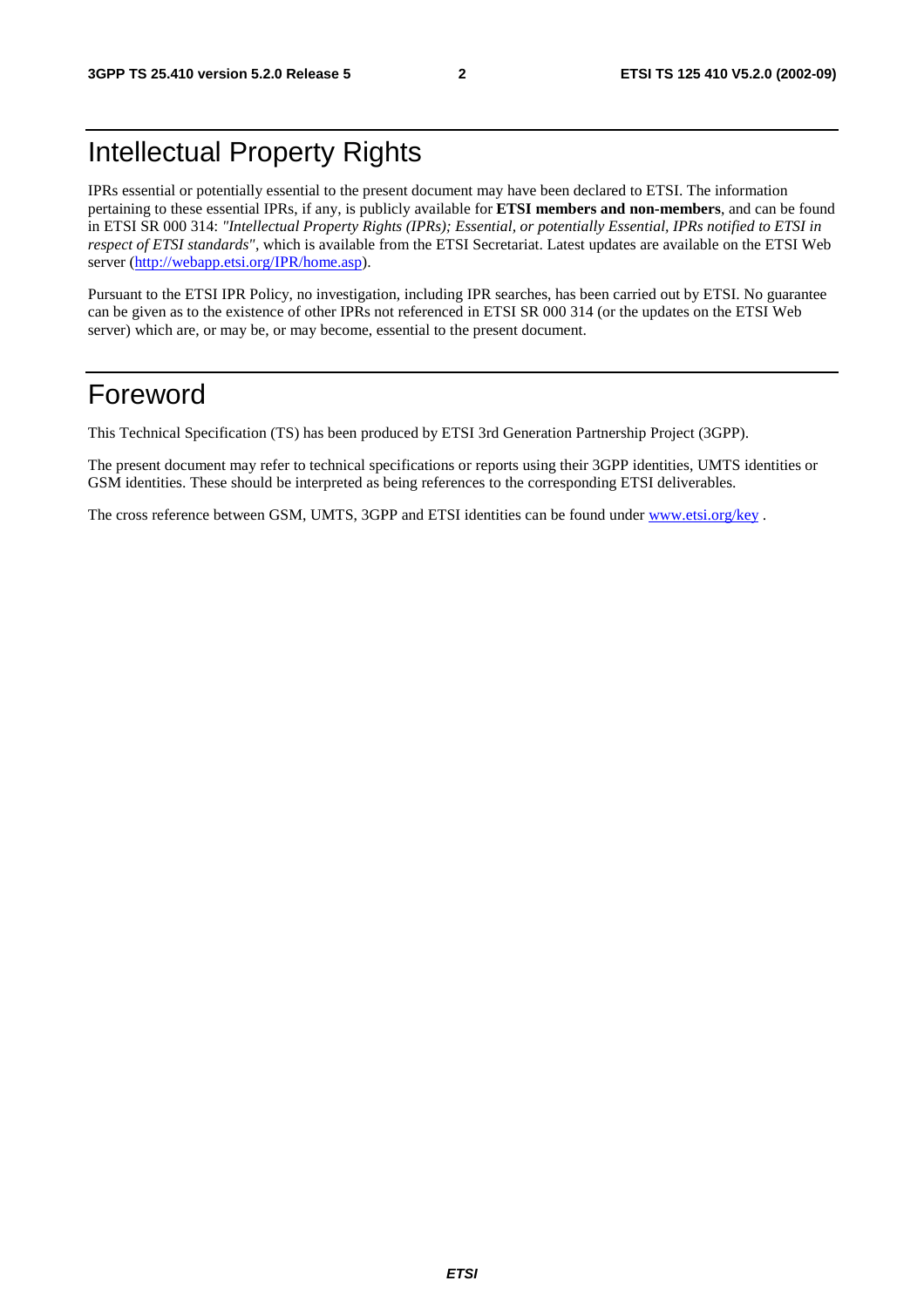$\mathbf{3}$ 

## Contents

| 1                  |  |  |  |  |  |  |  |
|--------------------|--|--|--|--|--|--|--|
| $\overline{2}$     |  |  |  |  |  |  |  |
| 3                  |  |  |  |  |  |  |  |
| 3.1                |  |  |  |  |  |  |  |
| 3.2<br>3.3         |  |  |  |  |  |  |  |
|                    |  |  |  |  |  |  |  |
| 4<br>4.1           |  |  |  |  |  |  |  |
| 4.1.1              |  |  |  |  |  |  |  |
| 4.1.2              |  |  |  |  |  |  |  |
| 4.1.3              |  |  |  |  |  |  |  |
| 4.2                |  |  |  |  |  |  |  |
| 4.3                |  |  |  |  |  |  |  |
| 4.4                |  |  |  |  |  |  |  |
| 4.5                |  |  |  |  |  |  |  |
| 4.5.1              |  |  |  |  |  |  |  |
| 4.5.1.1            |  |  |  |  |  |  |  |
| 4.5.1.1.1          |  |  |  |  |  |  |  |
| 4.5.1.1.2          |  |  |  |  |  |  |  |
| 4.5.1.1.3          |  |  |  |  |  |  |  |
| 4.5.1.1.4          |  |  |  |  |  |  |  |
| 4.5.1.2            |  |  |  |  |  |  |  |
| 4.5.2              |  |  |  |  |  |  |  |
| 4.5.2.1<br>4.5.2.2 |  |  |  |  |  |  |  |
| 4.5.2.3            |  |  |  |  |  |  |  |
| 4.5.3              |  |  |  |  |  |  |  |
|                    |  |  |  |  |  |  |  |
| 5<br>5.1           |  |  |  |  |  |  |  |
| 5.2                |  |  |  |  |  |  |  |
| 5.2.1              |  |  |  |  |  |  |  |
| 5.2.2              |  |  |  |  |  |  |  |
| 5.2.3              |  |  |  |  |  |  |  |
| 5.2.4              |  |  |  |  |  |  |  |
| 5.3                |  |  |  |  |  |  |  |
| 5.3.1              |  |  |  |  |  |  |  |
| 5.3.2              |  |  |  |  |  |  |  |
| 5.4                |  |  |  |  |  |  |  |
| 5.4.1              |  |  |  |  |  |  |  |
| 5.4.2              |  |  |  |  |  |  |  |
| 5.4.3              |  |  |  |  |  |  |  |
| 5.4.4              |  |  |  |  |  |  |  |
| 5.4.5              |  |  |  |  |  |  |  |
| 5.4.6              |  |  |  |  |  |  |  |
| 5.4.7<br>5.4.8     |  |  |  |  |  |  |  |
| 5.5                |  |  |  |  |  |  |  |
| 5.5.1              |  |  |  |  |  |  |  |
| 5.5.2              |  |  |  |  |  |  |  |
| 5.6                |  |  |  |  |  |  |  |
|                    |  |  |  |  |  |  |  |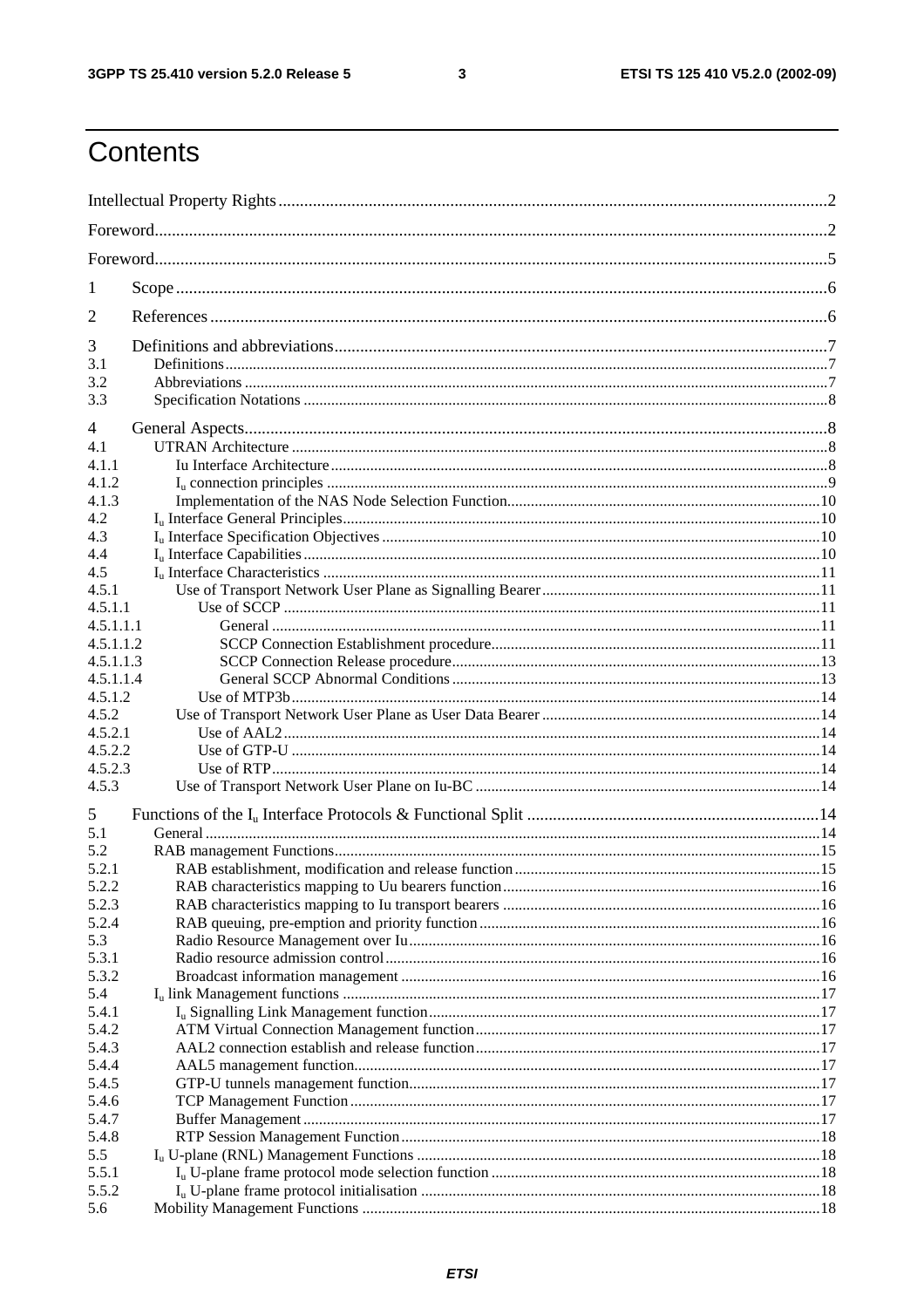| 5.6.1   |                               |    |  |  |  |  |  |
|---------|-------------------------------|----|--|--|--|--|--|
| 5.6.2   |                               |    |  |  |  |  |  |
| 5.6.2.1 |                               |    |  |  |  |  |  |
| 5.6.2.2 |                               |    |  |  |  |  |  |
| 5.6.2.3 |                               |    |  |  |  |  |  |
| 5.6.2A  |                               |    |  |  |  |  |  |
| 5.6.3   |                               |    |  |  |  |  |  |
| 5.7     |                               |    |  |  |  |  |  |
| 5.7.1   |                               |    |  |  |  |  |  |
| 5.7.1.1 |                               |    |  |  |  |  |  |
| 5.7.1.2 |                               |    |  |  |  |  |  |
| 5.7.2   |                               |    |  |  |  |  |  |
| 5.7.2.1 |                               |    |  |  |  |  |  |
| 5.7.2.2 |                               |    |  |  |  |  |  |
| 5.8     |                               |    |  |  |  |  |  |
| 5.8.1   |                               |    |  |  |  |  |  |
| 5.8.2   |                               |    |  |  |  |  |  |
| 5.8.3   |                               |    |  |  |  |  |  |
| 5.8.4   |                               |    |  |  |  |  |  |
| 5.9     |                               |    |  |  |  |  |  |
| 5.9.1   |                               |    |  |  |  |  |  |
| 5.9.2   |                               |    |  |  |  |  |  |
| 6       |                               |    |  |  |  |  |  |
| 6.1     |                               |    |  |  |  |  |  |
| 6.2     |                               |    |  |  |  |  |  |
| 6.3     |                               |    |  |  |  |  |  |
| 6.4     |                               |    |  |  |  |  |  |
| $\tau$  |                               |    |  |  |  |  |  |
| 7.1     |                               |    |  |  |  |  |  |
| 7.2     |                               |    |  |  |  |  |  |
| 7.3     |                               |    |  |  |  |  |  |
| 7.4     |                               |    |  |  |  |  |  |
| 7.5     |                               |    |  |  |  |  |  |
| 7.6     |                               |    |  |  |  |  |  |
| 7.7     |                               |    |  |  |  |  |  |
|         | <b>Annex A (informative):</b> |    |  |  |  |  |  |
|         |                               | 26 |  |  |  |  |  |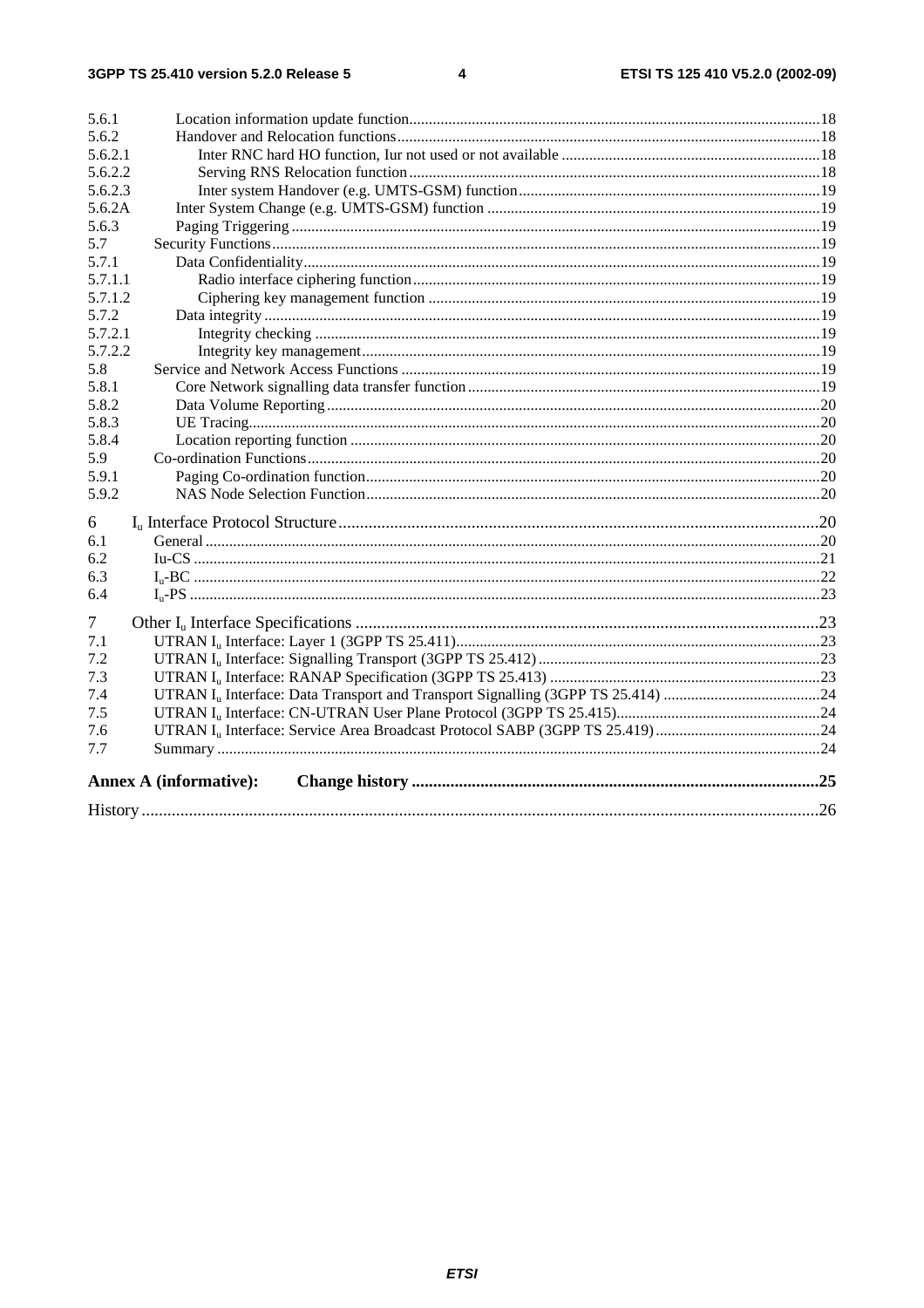## Foreword

This Technical Specification (TS) has been produced by the 3<sup>rd</sup> Generation Partnership Project (3GPP).

The contents of the present document are subject to continuing work within the TSG and may change following formal TSG approval. Should the TSG modify the contents of the present document, it will be re-released by the TSG with an identifying change of release date and an increase in version number as follows:

Version x.y.z

where:

- x the first digit:
	- 1 presented to TSG for information;
	- 2 presented to TSG for approval;
	- 3 or greater indicates TSG approved document under change control.
- y the second digit is incremented for all changes of substance, i.e. technical enhancements, corrections, updates, etc.
- z the third digit is incremented when editorial only changes have been incorporated in the document.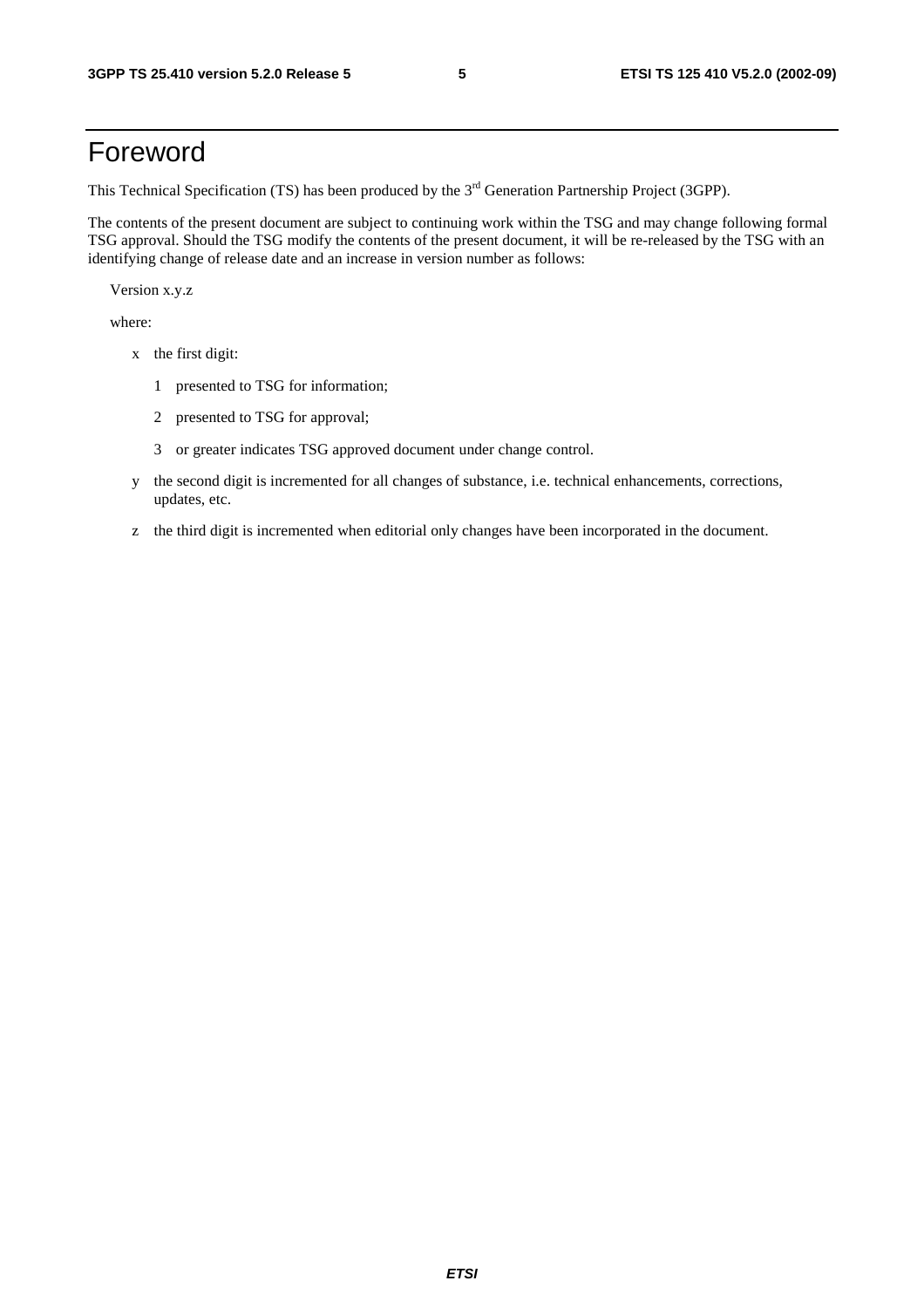### 1 Scope

The present document is an introduction to the 3GPP TS 25.41x series of Technical Specifications that define the Iu interface for the interconnection of Radio Network Controller (RNC) component of the UMTS Terrestrial Radio Access Network (UTRAN) to the Core Network of the UMTS system.

## 2 References

The following documents contain provisions which, through reference in this text, constitute provisions of the present document.

- References are either specific (identified by date of publication, edition number, version number, etc.) or non-specific.
- For a specific reference, subsequent revisions do not apply.
- For a non-specific reference, the latest version applies. In the case of a reference to a 3GPP document (including a GSM document), a non-specific reference implicitly refers to the latest version of that document *in the same Release as the present document*.
- [1] 3GPP TS 25.401: "UTRAN Overall Description".
- [2] 3GPP TR 23.930: "Iu Principles".
- [3] 3GPP TS 23.110: "UMTS Access Stratum Services and Functions".
- [4] 3GPP TS 25.411: "UTRAN Iu Interface Layer 1".
- [5] 3GPP TS 25.412: "UTRAN Iu Interface Signalling Transport".
- [6] 3GPP TS 25.413: "UTRAN Iu Interface RANAP Signalling".
- [7] 3GPP TS 25.414: "UTRAN Iu Interface Data Transport and Transport Signalling"
- [8] 3GPP TS 25.415: "UTRAN Iu Interface User Plane Protocols".
- [9] ITU-T Recommendation Q.711 (07/1996): "Functional description of the signalling connection control part".
- [10] ITU-T Recommendation Q.712 (07/1996): "Definition and function of signalling connection control part messages".
- [11] ITU-T Recommendation Q.713 (07/1996): "Signalling connection control part formats and codes".
- [12] ITU-T Recommendation Q.714 (07/1996): "Signalling connection control part procedures".
- [13] 3GPP TS 23.003: "Numbering, Addressing and Identification".
- [14] 3GPP TS 25.419: "UTRAN Iu Interface: Service Area Broadcast Protocol SABP".
- [15] 3GPP TS 23.153: "Out of Band Transcoder Control; Stage 2".
- [16] ITU-T Recommendation Q.2630.1: "AAL type 2 signalling protocol (Capability Set 1)".
- [17] ITU-T Recommendation Q.2630.2: "AAL type 2 signalling protocol Capability Set 2".
- [18] INTERNET-DRAFT, G. Sidebottom et al, "SS7 MTP3-User Adaptation Layer (M3UA)", draftietf-sigtran-m3ua-12.txt, February 2002.
- [19] IETF RFC 1889(01/1996): "RTP: A Transport Protocol for Real Time Applications".
- [20] IETF RFC 768 (08/1980): "User Datagram Protocol".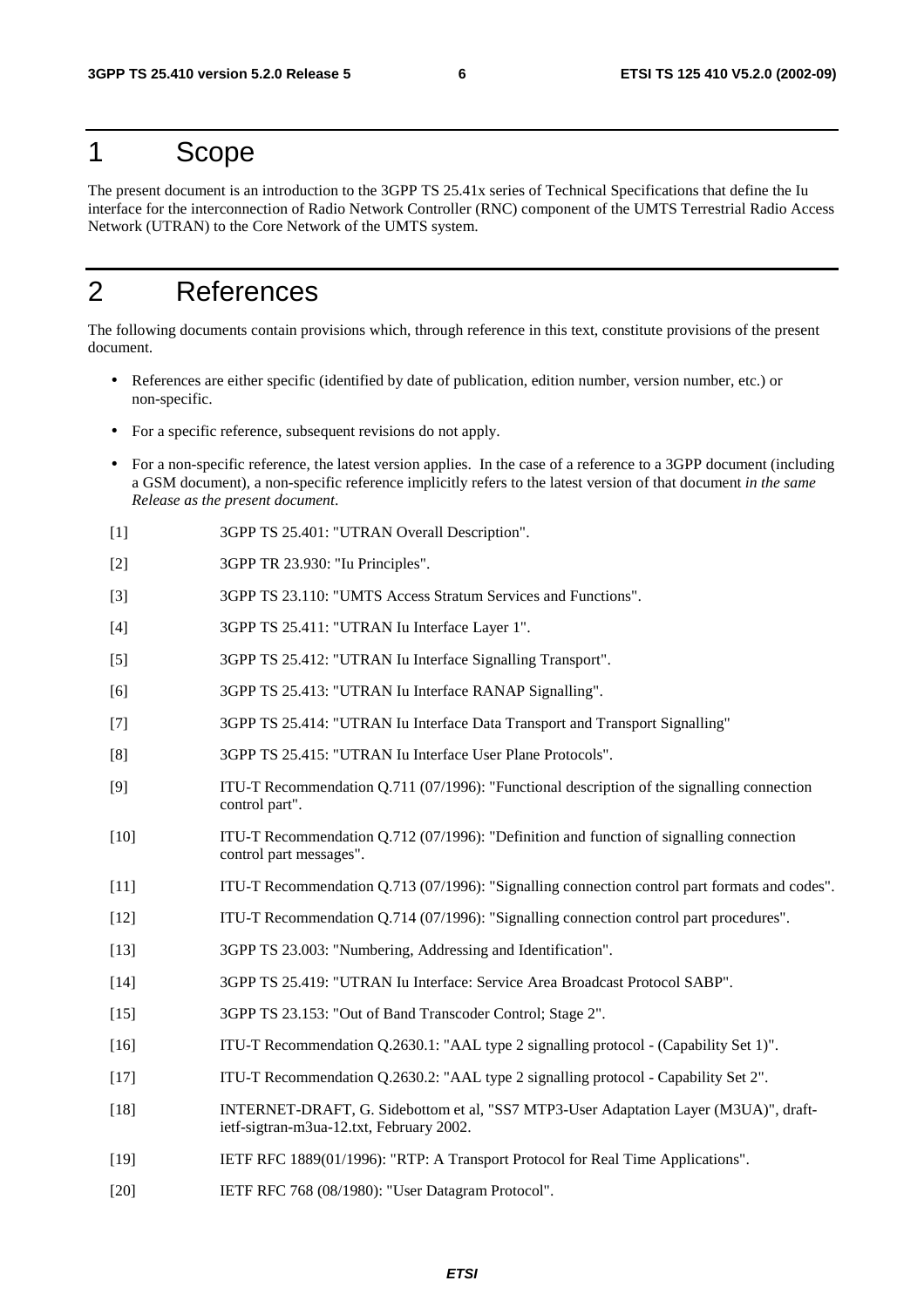- [21] IETF RFC 793 (09/1981): "TCP, Transmission Control Protocol".
- [22] **IETF RFC 791 (09/1981): "Internet Protocol".**
- [23] IETF RFC 2460 (12/1998): "Internet Protocol, Version 6 (IPv6) Specification".
- [24] IETF RFC 2960 (10/2000): "Stream Control Transmission Protocol".
- [25] 3GPP TS 23.236: "Intra-domain connection of Radio Access Network (RAN) nodes to multiple Core Network (CN) nodes".

## 3 Definitions and abbreviations

### 3.1 Definitions

For the purposes of the present document, the terms and definitions given in [1] apply.

### 3.2 Abbreviations

For the purposes of the present document, the following abbreviations apply:

| 3G-MSC        | 3 <sup>rd</sup> Generation Mobile Switching Centre   |
|---------------|------------------------------------------------------|
| 3G-SGSN       | 3 <sup>rd</sup> Generation Serving GPRS Support Node |
| AAL           | <b>ATM Adaptation Layer</b>                          |
| <b>ATM</b>    | <b>Asynchronous Transfer Mode</b>                    |
| BC            | <b>Broadcast</b>                                     |
| <b>BSSMAP</b> | Base Station Subsystem Management Application Part   |
| <b>CBS</b>    | <b>Cell Broadcast Service</b>                        |
| CC            | <b>Connection Confirm</b>                            |
| CN            | <b>Core Network</b>                                  |
| <b>CR</b>     | <b>Connection Release</b>                            |
| <b>CREF</b>   | <b>Connection Refusal</b>                            |
| CS            | Circuit Switched                                     |
| <b>GT</b>     | Global Title                                         |
| GTP-U         | <b>GPRS Tunnelling Protocol</b>                      |
| <b>IMSI</b>   | <b>International Mobile Subscriber Identity</b>      |
| IP            | <b>Internet Protocol</b>                             |
| <b>ISDN</b>   | <b>Integrated Services Digital Network</b>           |
| LA            | <b>Location Area</b>                                 |
| M3UA          | MTP3 User Adaptation Layer                           |
| <b>NAS</b>    | Non Access Stratum                                   |
| <b>NNSF</b>   | <b>NAS Node Selection Function</b>                   |
| $O\&M$        | <b>Operation and Maintenance</b>                     |
| <b>PS</b>     | Packet Switched                                      |
| <b>PSTN</b>   | Public Switched Telephone Network                    |
| <b>PVC</b>    | Permanent Virtual Circuit                            |
| QoS           | <b>Quality of Service</b>                            |
| RA            | Routing Area                                         |
| <b>RAB</b>    | Radio Access Bearer                                  |
| <b>RANAP</b>  | Radio Access Network Application Part                |
| <b>RLP</b>    | Radio Link Protocol                                  |
| <b>RNC</b>    | Radio Network Controller                             |
| <b>RNL</b>    | Radio Network Layer                                  |
| <b>RRC</b>    | Radio Resource Control                               |
| <b>RTCP</b>   | <b>Real Time Control Protocol</b>                    |
| <b>RTP</b>    | <b>Real Time Protocol</b>                            |
| <b>SA</b>     | Service Area                                         |
| <b>SABP</b>   | Service Area Broadcast Protocol                      |
| <b>SAP</b>    | <b>Service Access Point</b>                          |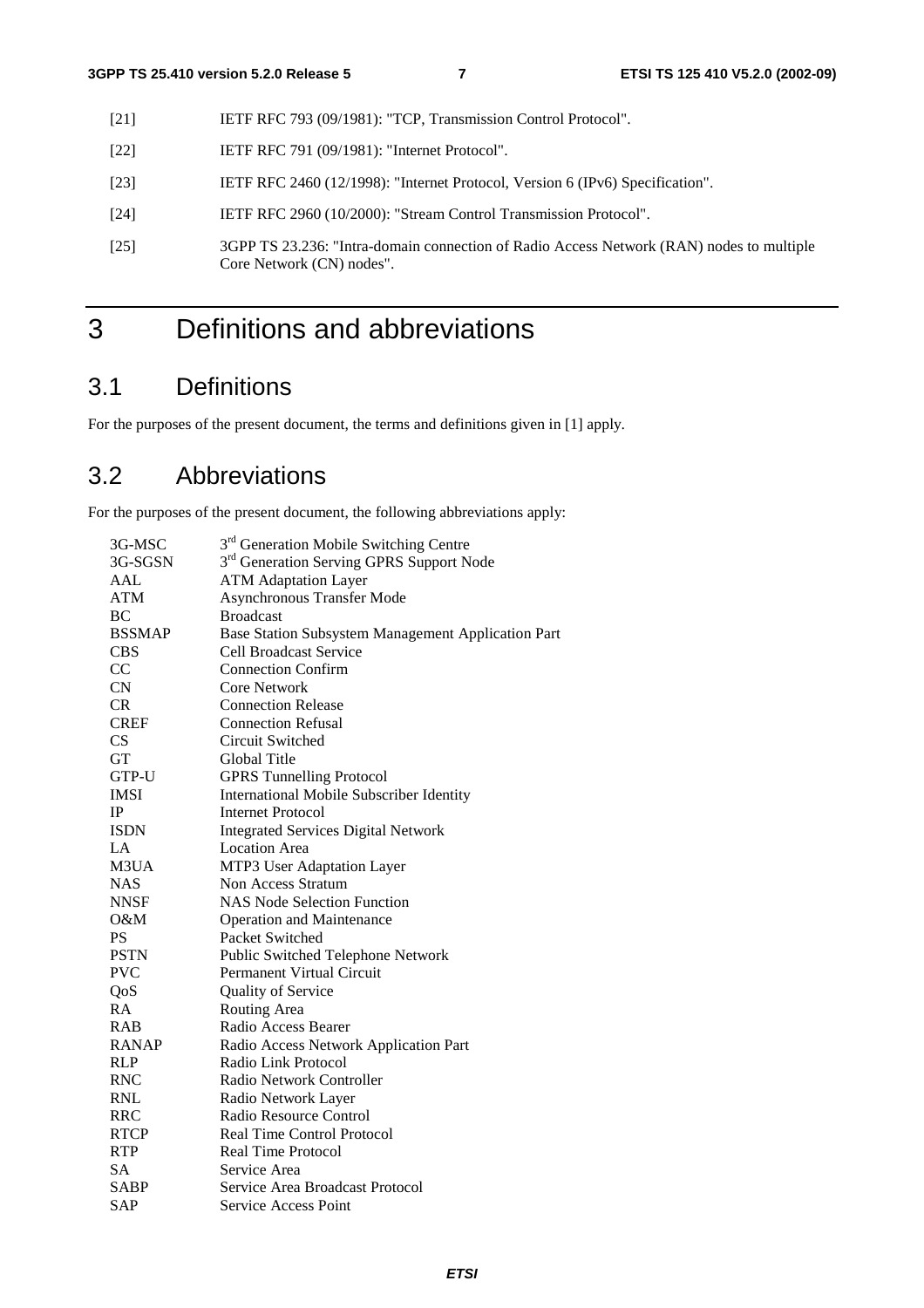| <b>SCCP</b><br><b>Signalling Connection Control Part</b>     |  |
|--------------------------------------------------------------|--|
| <b>SCTP</b><br><b>Stream Control Transmission Protocol</b>   |  |
| <b>SPC</b><br><b>Signalling Point Code</b>                   |  |
| Serving Radio Network Subsystem<br><b>SRNS</b>               |  |
| <b>SSN</b><br>Sub-System Number                              |  |
| <b>SVC</b><br>Switched Virtual Circuit                       |  |
| <b>TCP</b><br><b>Transmission Control Protocol</b>           |  |
| UE<br>User Equipment                                         |  |
| <b>User Datagram Protocol</b><br><b>UDP</b>                  |  |
| UP<br>User Plane                                             |  |
| <b>URA</b><br><b>UTRAN Registration Area</b>                 |  |
| <b>UMTS Terrestrial Radio Access Network</b><br><b>UTRAN</b> |  |
| VC.<br>Virtual Circuit                                       |  |

## 3.3 Specification Notations

For the purposes of the present document, the following notations apply:

| Procedure | When referring to a procedure in the specification the Procedure Name is written with the first<br>letters in each word in upper case characters followed by the word "procedure", e.g. Radio<br>Network Layer procedures.   |
|-----------|------------------------------------------------------------------------------------------------------------------------------------------------------------------------------------------------------------------------------|
| Message   | When referring to a message in the specification the MESSAGE NAME is written with all letters<br>in upper case characters followed by the word "message", e.g. RADIO LINK SETUP REQUEST<br>message.                          |
| Frame     | When referring to a control or data frame in the specification the CONTROL/DATA FRAME<br>NAME is written with all letters in upper case characters followed by the words "control/data"<br>frame", e.g. DCH transport frame. |

## 4 General Aspects

### 4.1 UTRAN Architecture

#### 4.1.1 Iu Interface Architecture

The overall UMTS architecture and UTRAN architectures are described in [1]. This subclause specifies only the architecture of the Iu interface, and shall not constrain the network architecture of either Core or Radio Access Networks.

The I<sub>u</sub> interface is specified at the boundary between the Core Network and UTRAN. Figure 4.1 depicts the logical division of the  $I_u$  interface. From the Iu perspective, the UTRAN access point is an RNC.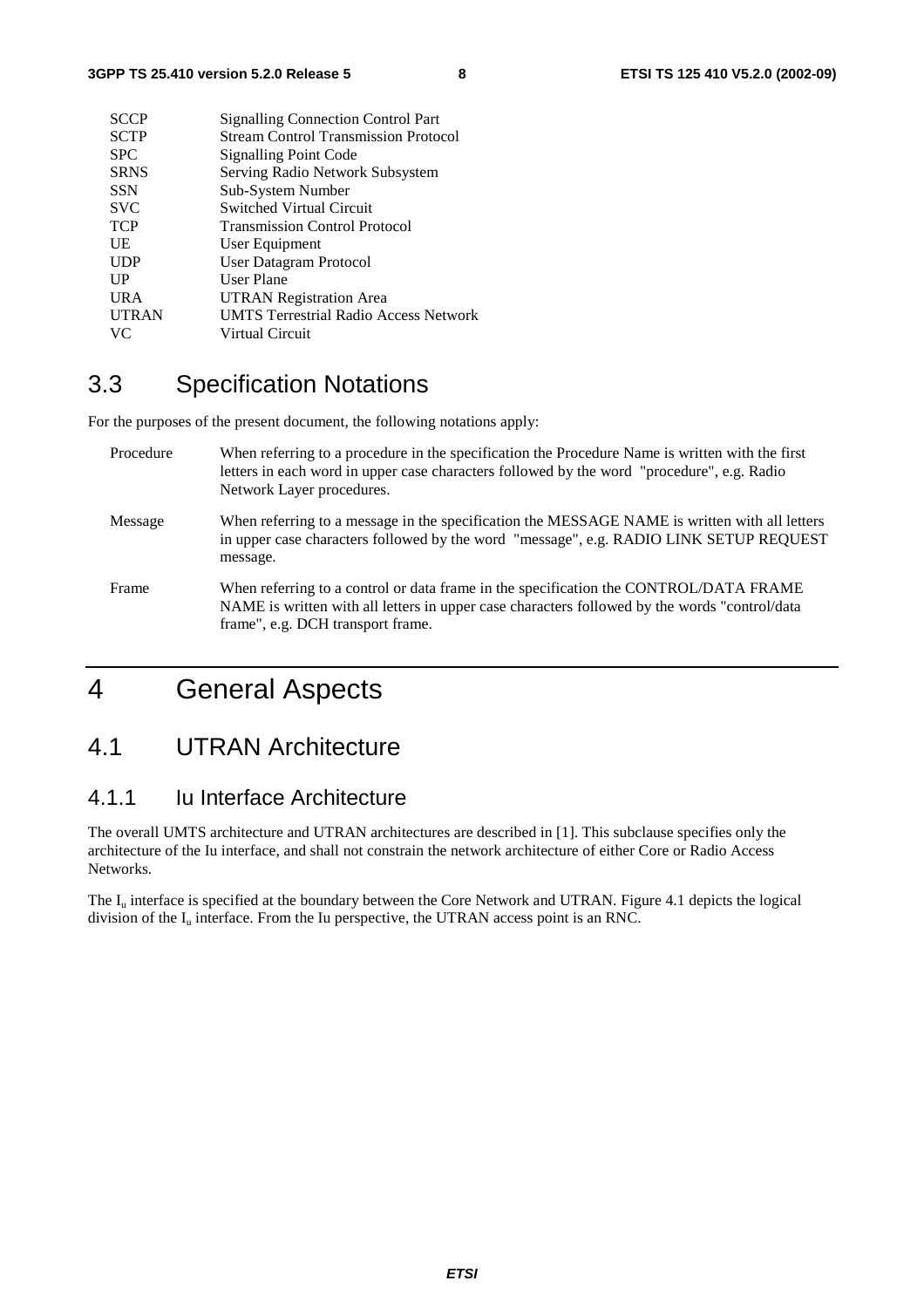

#### **Iu Interface**

#### **Figure 4.1: Iu Interface Architecture**

The Iu interface towards the PS-domain of the core network is called Iu-PS, and the Iu interface towards the CS-domain is called Iu-CS. The differences between Iu-CS and Iu-PS are treated elsewhere in the present document. The Iu interface to the Broadcast domain is called Iu-BC.

There shall not be more than one Iu interface (Iu-PS) towards the PS-domain from any one RNC– except where the NNSF is used, see subclause 4.1.3. Each RNC shall not have more than one Iu interface (Iu-CS) towards its default CN node within the CS domain, but may also have further Iu interfaces (Iu-CS) towards other CN nodes within the CS domain. (See [6] for definition of Default CN node.) These further Iu interfaces (Iu-CS) shall only be used as a result of intra-MSC inter-system handover or SRNS relocation, in the case the anchor CN node directly connects to the target RNC. There may also be more than one Iu interface towards the CS-Domain if the NNSF is used – see subclause 4.1.3. There shall not be more than one Iu interface (Iu-BC) from an RNC towards the Broadcast domain.

In the separated core network architecture, this means that there shall be separate signalling and user data connections towards the PS and CS domains – this applies in both transport and radio network layers.

In the combined architecture, there shall be separate connections in the user plane towards the PS and CS domains (in both transport and radio network layers). In the control plane, there shall be separate SCCP connections to the two logical domains.

In either architecture, there can be several RNCs within UTRAN and so UTRAN may have several  $I_u$  access points towards the Core Network. As a minimum, each Iu access point (in UTRAN or CN) shall independently fulfil the requirements of the relevant Iu specifications (25.41x series – see clause 7).

#### 4.1.2 Iu connection principles

The Iu interface has a hierarchical architecture where one higher layer entity controls several lower layer entities. The hierarchy for the CN - UTRAN signalling connection end points is described below:

- Each CN Access Point may be connected to one or more UTRAN Access Points.
- For the PS domain, each UTRAN Access Point shall not be connected to more than one CN Access Point except where the NNSF is used, see subclause 4.1.3.
- For the CS domain, each UTRAN Access Point may be connected to one or more CN Access Points.
- For the BC domain, each UTRAN Access Point may be connected to one CN Access Point only.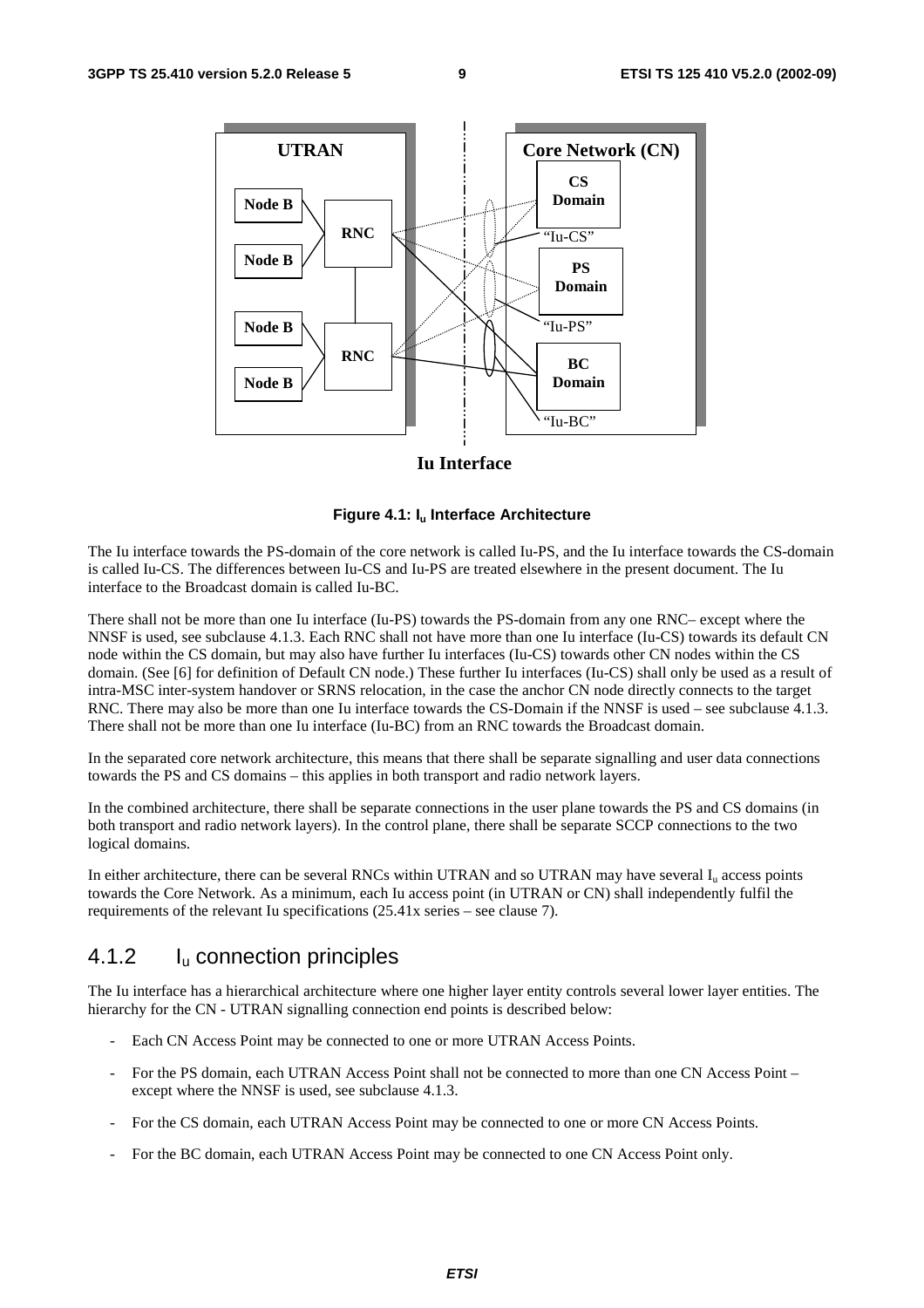#### 4.1.3 Implementation of the NAS Node Selection Function

The optional NAS Node Selection Function (NNSF) is described in [x1].

If the NAS Node Selection Function is used by an RNC:

There may be more than one Iu interface (Iu-CS) towards the CS domain and/or more than one Iu interface (Iu-PS) towards the PS-domain from this RNC.

### 4.2 I<sub>u</sub> Interface General Principles

From a UTRAN perspective, maximising the commonality of the various protocols that flow on the Iu interface is desirable. This means at the minimum that:

- A common set of radio access bearer services will be offered by UTRAN to the Core Network nodes, regardless of their type (e.g. 3G-MSC or 3G-SGSN).

There will be a common functional split between UTRAN and the Core Network nodes, regardless of their type (e.g. 3G-MSC or 3G-SGSN).

Signalling in the radio network control plane shall not depend on the specific choice of transport layers.

### 4.3 I<sub>u</sub> Interface Specification Objectives

The following objectives are partly derived from [2].

The  $I<sub>u</sub>$  interface shall be specified such that it can support:

- the interconnection of RNCs with Core Network Access Points within a single PLMN.
- the interconnection of RNCs with Core Network Access Points irrespective of the manufacturer of any of the elements.
- all UMTS services.

The  $I_{\text{u}}$  interface shall facilitate the use of the same RNC, MSC or SGSN in all PLMNs.

The  $I_{\text{u}}$  interface shall facilitate the sharing of transport technology between Iu-PS and Iu-BC.

The  $I_u$  interface shall allow interworking to the GSM Core Network.

Independence between the protocol layers and between control and user planes shall be maintained on the Iu interface.

The  $I_{\text{u}}$  interface shall allow independent evolution of technologies within the Core, Radio Access and Transport Networks.

The  $I_u$  interface shall allow separate evolution of O&M facilities.

The  $I_{\nu}$  interface shall be standardised as an open and multi-vendor interface.

The Iu interface specifications shall facilitate the migration of some services from the CS-domain to the PS-domain. In particular, the RANAP protocol shall be common to both PS and CS domains, and the  $I<sub>u</sub>$  user plane protocol(s) shall be independent of the core network domain (PS or CS), except where a specific feature is only required for one domain.

### 4.4 Iu Interface Capabilities

The following capabilities are derived from the requirements described in [2].

The  $I_{\text{u}}$  interface supports:

- procedures to establish, maintain and release Radio Access Bearers;
- procedures to perform SRNS relocation, intra-system handover, inter-system handover and inter-system change;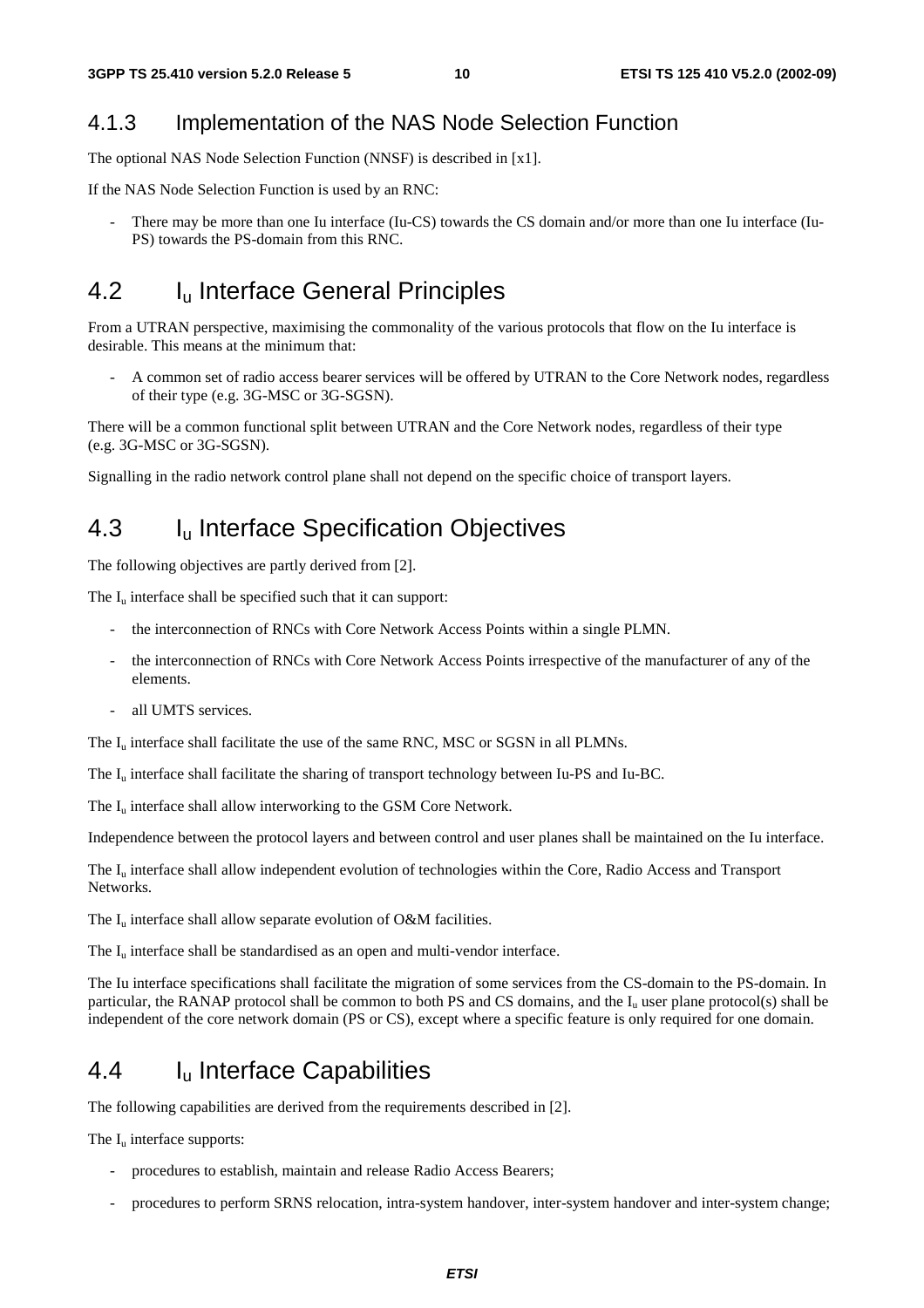- procedures to support the Cell Broadcast service;
- a set of general procedures, not related to a specific UE;
- the separation of each UE on the protocol level for user specific signalling management;
- the transfer of NAS signalling messages between UE and CN;
- location services by transferring requests from the CN to UTRAN, and location information from UTRAN to CN. The location information may comprise a geographical area identifier or global co-ordinates with uncertainty parameters;
- simultaneous access to multiple CN domains for a single UE;
- mechanisms for resource reservation for packet data streams.

### 4.5 Iu Interface Characteristics

#### 4.5.1 Use of Transport Network User Plane as Signalling Bearer

4.5.1.1 Use of SCCP

#### 4.5.1.1.1 General

The SCCP is used to support signalling messages between the CNs and the RNC. One user function of the SCCP, called Radio Access Network Application Part (RANAP), is defined. The RANAP uses one signalling connection per active UE and CN for the transfer of layer 3 messages.

Both connectionless and connection-oriented procedures are used to support the RANAP. TS 25.413 explains whether connection oriented or connectionless services should be used for each layer 3 procedure.

RANAP may use SSN, SPC and/or GT and any combination of them as addressing schemes for the SCCP. Which of the available addressing scheme to use for the SCCP is an operator matter.

When GT addressing is utilised, the following settings shall be used:

- SSN Indicator  $= 1$  (RANAP SSN as defined in [13] shall always be included).
- Global Title Indicator  $= 0100$  (GT includes translation type, numbering plan, encoding scheme and nature of address indicator).
- Translation Type =  $0000 0000$  (not used).
- Numbering Plan =  $0001$  (E.163/4).
- Nature of Address Indicator = 000 0100 (International Significant Number).
- Encoding Scheme  $= 0001$  or 0010 (BCD, odd or even).
- Routing indicator = 0 or 1 (route on GT or PC/SSN).

When used, the GT shall be the E.164 address of the relevant node.

The following subclauses describe the use of SCCP connections for RANAP transactions. Subclause 4.5.1.2 describes the connection establishment procedures. Subclause 4.5.1.3 describes the connection release procedures. Subclause 4.5.1.4 describes abnormal conditions.

#### 4.5.1.1.2 SCCP Connection Establishment procedure

A new SCCP connection is established when information related to the communication between a UE and the network has to be exchanged between RNC and CN, and no SCCP connection exists between the CN and the RNC involved, for the concerned UE.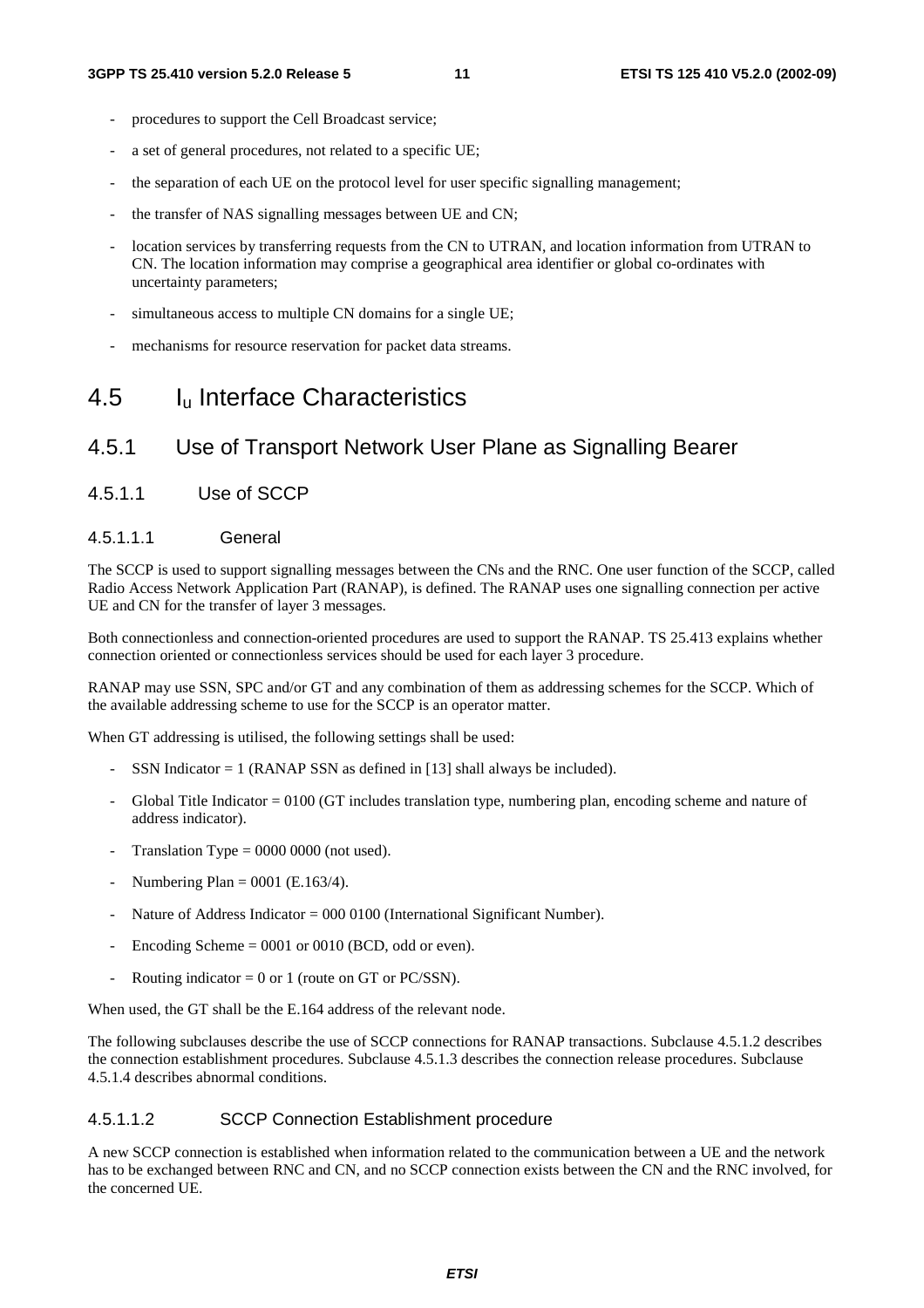Various SCCP connection establishment cases have to be distinguished:

- i) RNC Initiated SCCP Signalling Connection;
- ii) CN Initiated SCCP Signalling Connection.

The above cases are the only cases currently identified for SCCP connection establishment. Others may emerge in the future.

4.5.1.1.2.1 Establishment procedure in case i

The SCCP signalling connection establishment is initiated, by the RNC, at the reception of the first layer 3 non access stratum message from the UE.

#### **Initiation**

The RNC sends SCCP CONNECTION REQUEST message to the Core Network. A RANAP message shall be included in the user data field of the SCCP CONNECTION REQUEST message when the RANAP message size is less than or equal to the maximum size of the user data field in the SCCP CONNECTION REQUEST message. When the RANAP message is longer than the maximum size, the user data field shall not be included in the SCCP CONNECTION REQUEST message.

#### **Termination**

- **successful outcome** 
	- The SCCP CONNECTION CONFIRM message, which may optionally contain a connection oriented RANAP message in the user data field, is returned to the RNC.
- **unsuccessful outcome** 
	- If the SCCP signalling connection establishment fails, an SCCP CONNECTION REFUSAL message will be sent back to the RNC. This message may contain a RANAP message in the user data field.

For more information on how the RANAP procedure Initial UE Message is handled, please see the elementary procedure Initial UE Message in TS 25.413 [6].

```
RNC CN
CR {SSN=RANAP, a1=x, RANAP message or no user data} 
   -------------------------------------------> 
  CC {a1=y,a2=x, RANAP message or no user data} 
    <------------------------------------------ 
                       or 
    CREF{a2=x, RANAP message or no user data} 
    <------------------------------------------ 
           a1 = source local reference, 
        a2 = destination local reference, 
    x = SCCP connection reference at the RNC,
     y = SCCP connection reference at the CN.
```


#### 4.5.1.1.2.2 Establishment procedure in case ii

The SCCP signalling connection establishment is initiated, by the Core Network, in connection with performing a Relocation.

#### **Initiation**

The Core Network initiates the connection establishment by sending an SCCP CONNECTION REQUEST message to the RNC. Optionally, a RANAP message may be included in the user data field of the SCCP CONNECTION REQUEST message.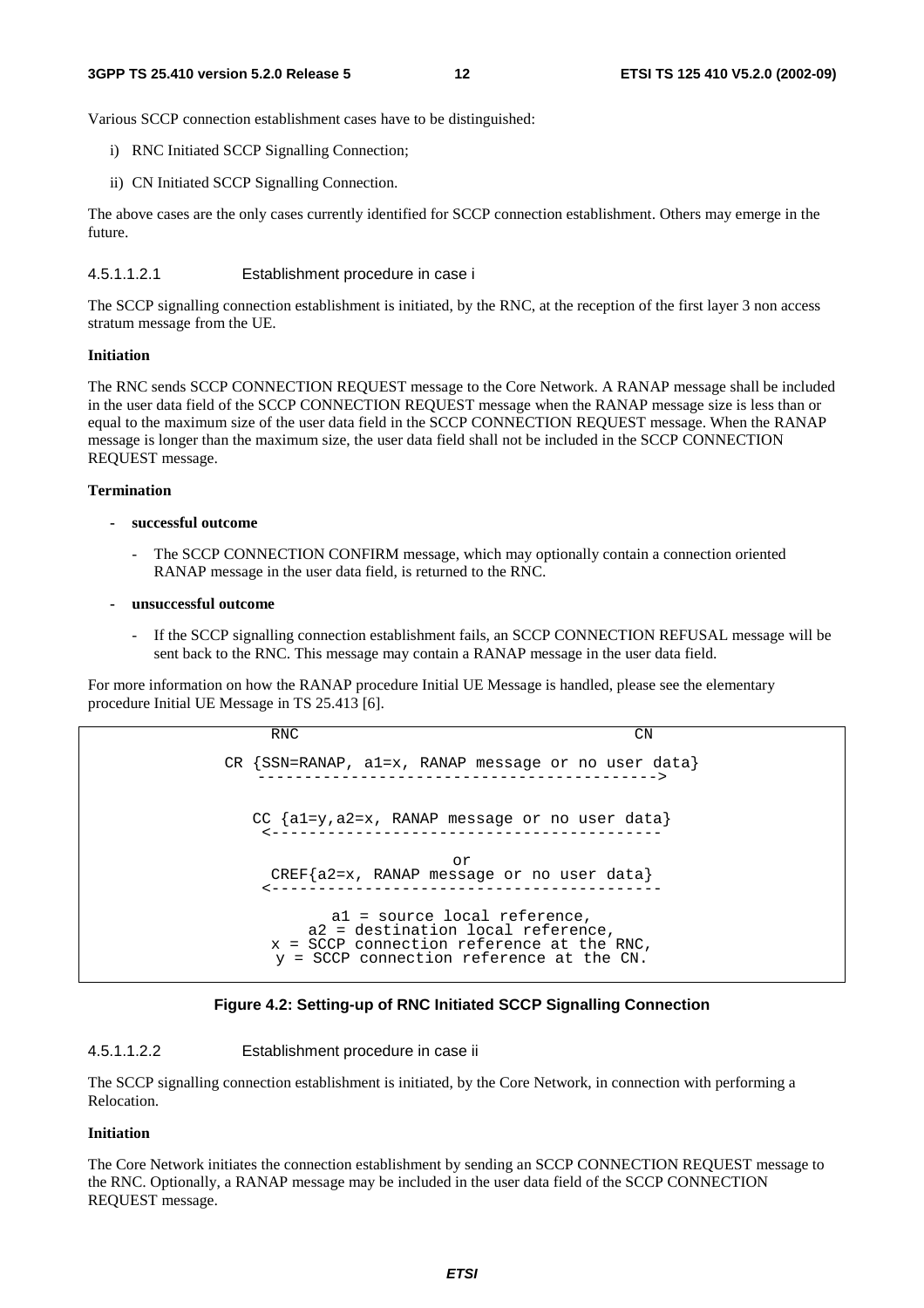#### **Termination**

- **successful outcome** 
	- The SCCP CONNECTION CONFIRM message, which may optionally contain a connection oriented RANAP message in the user data field, is returned to the Core Network.
- **unsuccessful outcome** 
	- If the SCCP signalling connection establishment fails, an SCCP CONNECTION REFUSAL message will be sent back to the Core Network. This message may contain a RANAP message in the user data field.

RNC CN CR {SSN=RANAP, a1=y,RANAP message or no user data} <----------------------------------------- CC {a1=x, a2=y, RANAP message or no user data} ------------------------------------------> or CREF{a2=y, RANAP message or no user data} ------------------------------------------> a1 = source local reference, a2 = destination local reference, x = SCCP connection reference at the RNC, y = SCCP connection reference at the CN.



#### 4.5.1.1.3 SCCP Connection Release procedure

This procedure is always initiated at the Core Network side in normal release case.

An SCCP connection is released when the CN realises that a given signalling connection is no longer required.

The CN sends a SCCP RELEASED message.

The procedure may be initiated at the Core Network side and the RNC side in any abnormal release case.

#### 4.5.1.1.4 General SCCP Abnormal Conditions

If a user-out-of-service information or signalling-point-inaccessible information is received by the RANAP, no new attempt to establish SCCP connections towards the affected point code will be started until the corresponding user-inservice information or signalling-point-accessible information is received.

When a user-out-of-service information or signalling-point-inaccessible is received by the RNC, an optional timer may be started. When the timer expires, all the SCCP connections towards the affected point code will be released. When the user-in-service or signalling-point-accessible is received, the timer is stopped.

If for any reason an SCCP connection is released, the optional timer expires or a connection refusal is received while any of the RANAP procedures are being performed or while a dedicated resource is still allocated, the following actions are taken:

#### **At RNC:**

- Any RNC procedure relating to that connection is abandoned.
- The UTRAN resources allocated to the connection are released.

#### **At Core Network:**

The resources associated with the SCCP connection are cleared as soon as possible.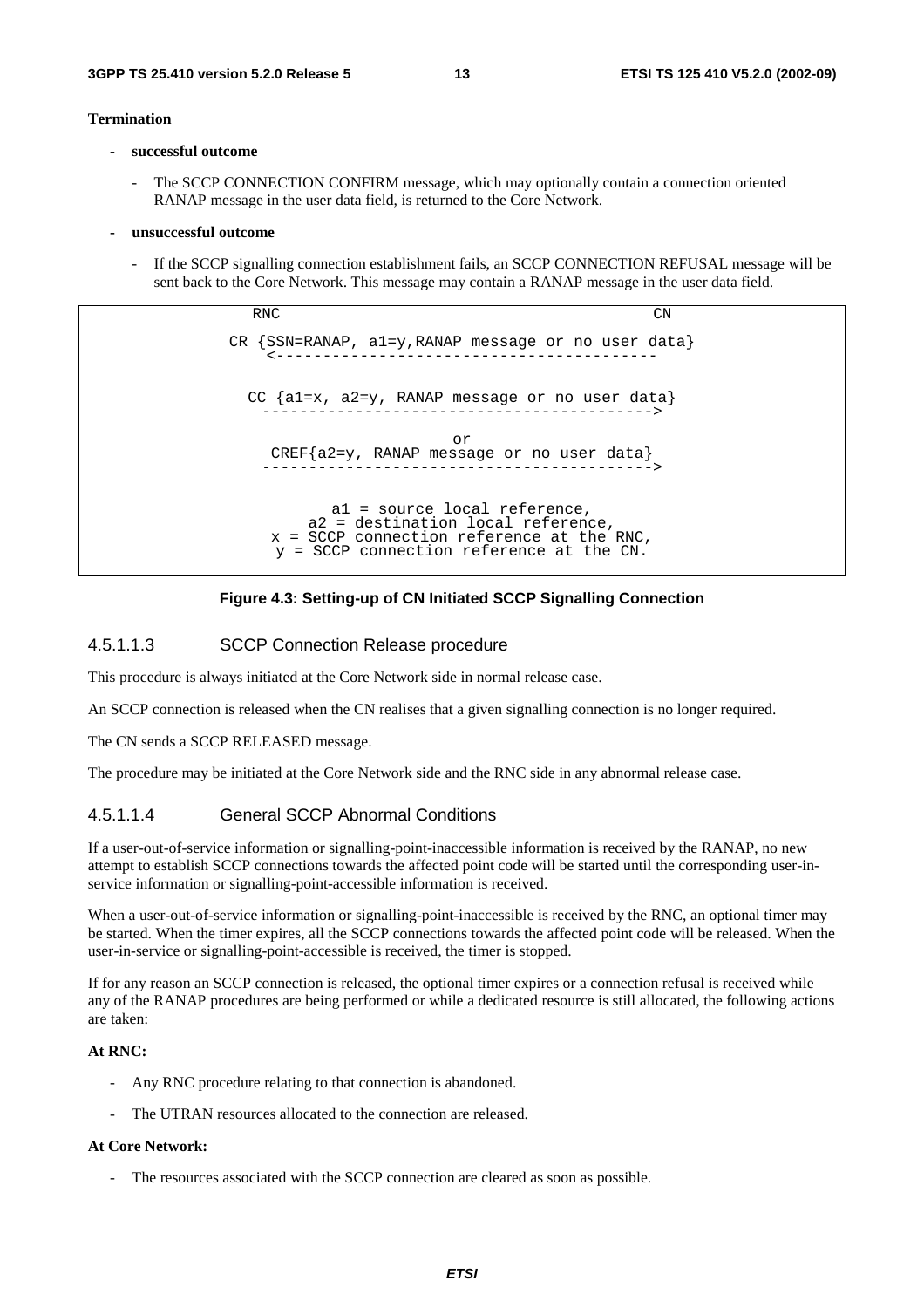#### 4.5.1.2 Use of MTP3b

- For a given MSC, the RNC shall be able to access RANAP and ALCAP either under the same MTP3b destination point code, or under different point codes;
- For a given RNC, the MSC shall be able to access RANAP and ALCAP either under the same MTP3b destination point code, or under different point codes.

#### 4.5.2 Use of Transport Network User Plane as User Data Bearer

#### 4.5.2.1 Use of AAL2

In the ATM transport option AAL2 is used as the user data bearer towards the CS domain.

Q.2630.2 is used as the protocol for dynamically setup AAL-2 connections over Iu towards the CS domain. Q.2630.2 adds new optional capabilities to Q.2630.1.

#### 4.5.2.2 Use of GTP-U

GTP-U is used as the user data bearer towards the PS domain.

RANAP Signalling is used to establish, modify and release the GTP-U tunnels towards the PS domain.

#### 4.5.2.3 Use of RTP

RTP/UDP/IP is used as the user data bearer towards the CS domain in the IP transport option. The use of RTCP [x2] is optional.

RANAP Signalling is used to establish, modify and release RTP sessions towards the CS domain.

#### 4.5.3 Use of Transport Network User Plane on Iu-BC

TCP/IP is used as the bearer for the radio network layer protocol over  $I_u$ -BC.

The TCP connection is normally established by the CN using standard TCP procedures.

A new TCP connection is established by the RNC only when there is information (e.g. failure or restart indications) that needs to be sent from RNC to the CN, and there is no existing TCP connection. The RNC shall establish the connection using standard TCP procedures.

The node that established the connection shall release the TCP connection.

## 5 Functions of the I<sub>u</sub> Interface Protocols & Functional **Split**

### 5.1 General

This subclause defines the functional split between the core network and the UMTS radio access network. In addition, the possible interaction between the functions is defined. The functional split is shown in table 5.1.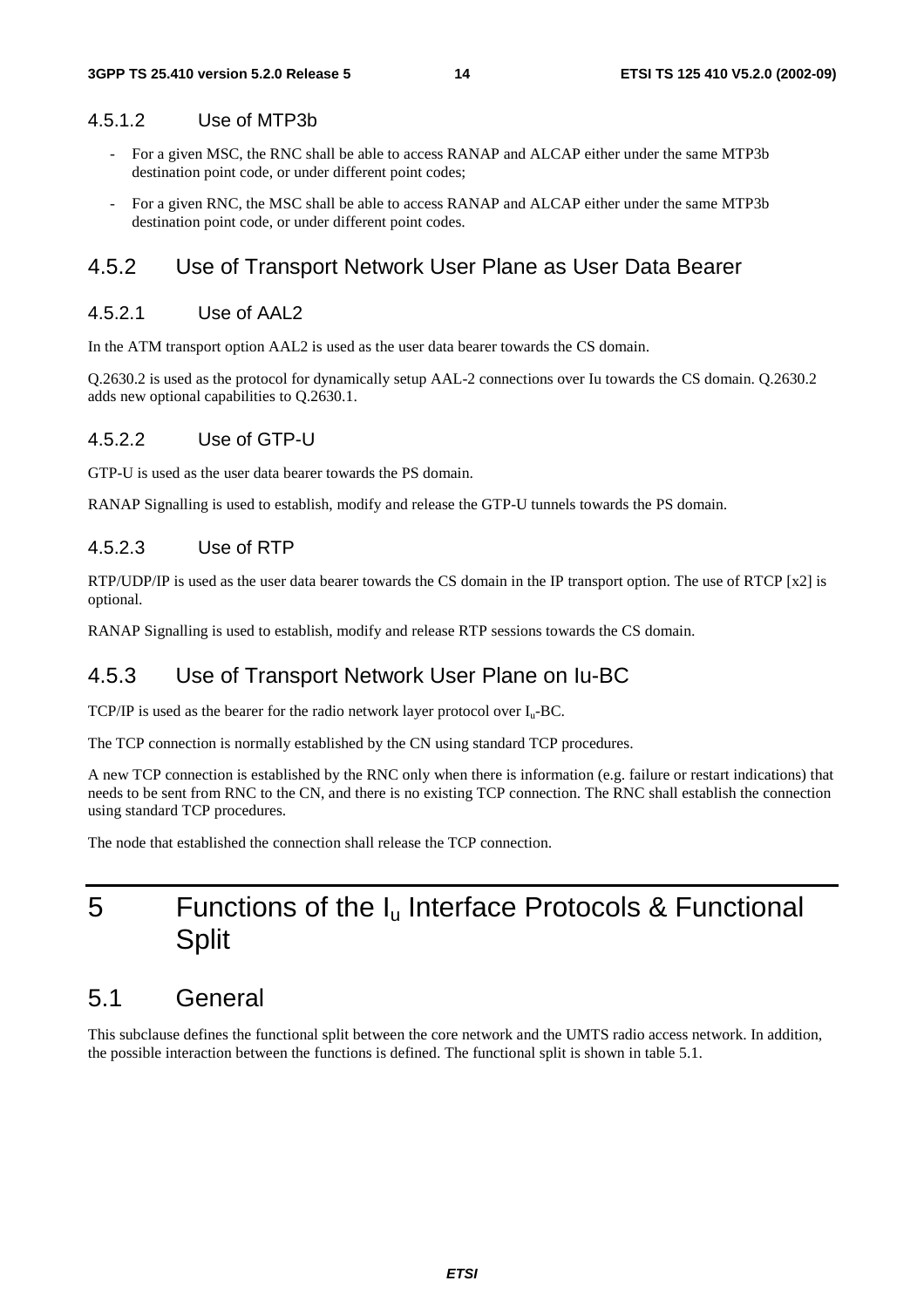| <b>Function</b>                                      | <b>UTRAN</b>                        | <b>CN</b>               |
|------------------------------------------------------|-------------------------------------|-------------------------|
| <b>RAB management functions:</b>                     |                                     |                         |
| RAB establishment, modification and release          |                                     | х                       |
| RAB characteristics mapping $I_u$ transmission       | $\frac{\mathsf{X}}{\mathsf{X}}$     |                         |
| bearers                                              |                                     |                         |
| RAB characteristics mapping Uu bearers               |                                     |                         |
| RAB queuing, pre-emption and priority                | $\frac{\mathsf{X}}{\mathsf{X}}$     | х                       |
|                                                      |                                     |                         |
| <b>Radio Resource Management functions:</b>          |                                     |                         |
| Radio Resource admission control                     | <u>X</u>                            |                         |
| <b>Broadcast Information</b>                         | $\overline{\mathsf{x}}$             | Χ                       |
|                                                      |                                     |                         |
| Iu link Management functions:                        |                                     |                         |
| I <sub>u</sub> signalling link management            | Χ                                   | X                       |
| <b>ATM VC management</b>                             | X                                   | $\overline{\mathsf{X}}$ |
| AAL2 establish and release                           |                                     | $\overline{\mathsf{X}}$ |
| AAL5 management                                      | $\frac{\overline{x}}{\overline{x}}$ | $\overline{\mathsf{x}}$ |
| GTP-U Tunnels management                             | $\overline{\mathsf{x}}$             | X                       |
| <b>TCP Management</b>                                | $\overline{\mathsf{x}}$             | $\overline{\mathsf{x}}$ |
| <b>Buffer Management</b>                             | X                                   |                         |
|                                                      |                                     |                         |
| Iu U-plane (RNL) Management:                         |                                     |                         |
| I <sub>u</sub> U-plane frame protocol management     |                                     | x                       |
| I <sub>u</sub> U-plane frame protocol initialization | X                                   |                         |
|                                                      |                                     |                         |
| <b>Mobility management functions:</b>                |                                     |                         |
| Location information reporting                       | Χ                                   | х                       |
| Handover and Relocation                              |                                     |                         |
| Inter RNC hard HO, lur not used or not available     | X                                   | <u>X</u>                |
| Serving RNS Relocation (intra/inter MSC)             | $\overline{\mathsf{x}}$             | $\overline{\mathsf{x}}$ |
| Inter system hard HO (UMTS-GSM)                      | $\overline{\mathsf{x}}$             | $\overline{\mathsf{x}}$ |
| Inter system Change (UMTS-GSM)                       | X                                   | $\overline{\mathsf{x}}$ |
| Paging Triggering                                    |                                     | $\overline{\mathsf{x}}$ |
|                                                      |                                     |                         |
| <b>Security Functions:</b>                           |                                     |                         |
| Data confidentiality                                 |                                     |                         |
| Radio interface ciphering                            | Χ                                   |                         |
| Ciphering key management                             |                                     | Χ                       |
| User identity confidentiality                        | Χ                                   | X                       |
| Data integrity                                       |                                     |                         |
| Integrity checking                                   | X                                   |                         |
| Integrity key management                             |                                     | Χ                       |
|                                                      |                                     |                         |
| <b>Service and Network Access functions:</b>         |                                     |                         |
| CN Signalling data                                   | $\times$                            | Χ                       |
| Data Volume Reporting                                | $\overline{\mathsf{x}}$             |                         |
| <b>UE Tracing</b>                                    | $\overline{\mathsf{x}}$             | х                       |
| Location reporting                                   | $\overline{\mathsf{x}}$             | $\overline{\mathsf{x}}$ |
|                                                      |                                     |                         |
| I <sub>u</sub> Co-ordination functions:              |                                     |                         |
| Paging co-ordination                                 | х                                   | х                       |
| <b>NAS Node Selection Function</b>                   | X                                   |                         |

#### **Table 5.1: Iu interface functional split**

## 5.2 RAB management Functions

### 5.2.1 RAB establishment, modification and release function

The RAB, Radio Access Bearer, is defined to be set-up between UE and CN. Depending on subscription, service, requested QoS etc. different types of RABs will be used. It is the CN that controls towards the UTRAN the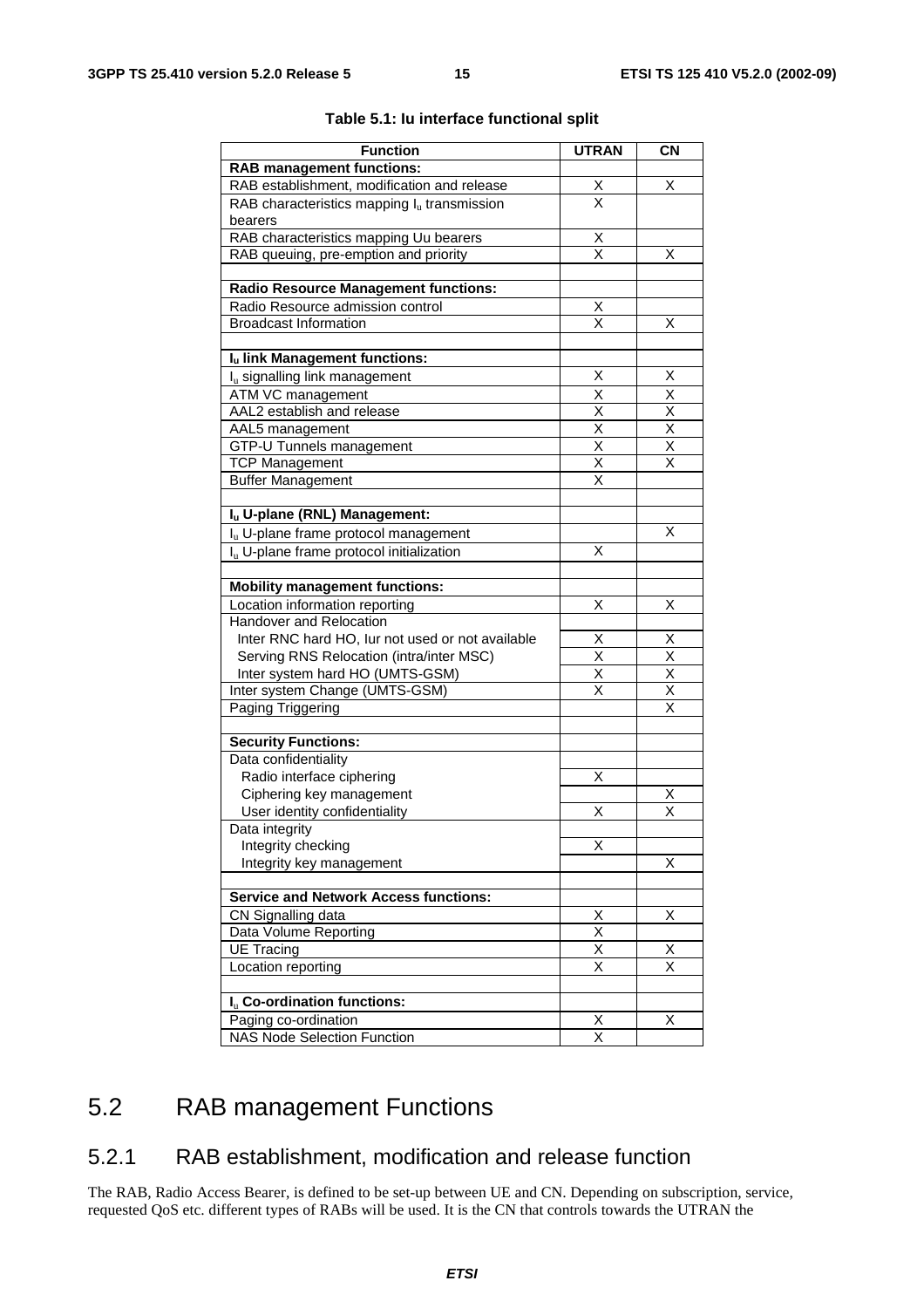establishment, modification or release of a RAB. Furthermore, the CN selects the type of the transport bearer, i.e. ATM or IP.

The RAB identity is allocated by CN by mapping the value for the NAS Binding information (from the actual protocol IE for the respective CN domain) to the RAB ID as specified in [3]. The RAB identity is globally significant on both the radio bearer and on the Iu bearer for a given UE in a particular CN domain.

RAB establishment, modification and release is a CN initiated function.

RAB establishment, modification and release is a UTRAN executed function.

RAB release request is a UTRAN initiated function, triggered when UTRAN e.g. fails to keep the RAB established with the UE.

#### 5.2.2 RAB characteristics mapping to Uu bearers function

The RAB characteristics mapping function is used to map the radio access bearers to the Uu bearers. The mapping is performed during the establishment of the RAB. UTRAN shall perform the mapping between the bearers.

RAB mapping to Uu transmission bearers is a UTRAN function.

#### 5.2.3 RAB characteristics mapping to Iu transport bearers

The RAB characteristics mapping function is used to map the radio access bearers to the Iu interface transport bearers. The mapping is performed during the establishment of the RAB.

UTRAN shall perform this mapping between the bearers if AAL2 is used, since it is the UTRAN that establishes the AAL2 connections.

In case of RAB towards the PS domain, UTRAN shall perform the mapping between the radio access bearers and the IP layer.

RAB characteristics mapping to Iu transport bearers is a UTRAN function.

### 5.2.4 RAB queuing, pre-emption and priority function

The allocation/retention priority level of a RAB is determined by the CN based on e.g. subscription information, QoS information etc. Accordingly, the CN shall request RAB establishment or modification with an indication of the priority level and the pre-emption capability of that RAB and the queuing vulnerability. Queuing and resource pre-emption shall be performed by UTRAN accordingly.

RAB queuing, pre-emption and allocation/retention priority handling is a UTRAN controlled function.

RAB queuing, pre-emption and allocation/retention priority setting is a CN function.

#### 5.3 Radio Resource Management over Iu

#### 5.3.1 Radio resource admission control

When UTRAN receives a request to establish or modify a radio access bearer from the CN, the current radio resource situation is analysed and the admission control either accepts or rejects the request. This is called "Radio resource admission control" and is handled by the UTRAN. If the request is queued, it is handled by the RAB queuing, preemption and priority function.

#### 5.3.2 Broadcast information management

This function consists in the broadcast from network toward UE of some information in the coverage area of the whole network or different parts of the network.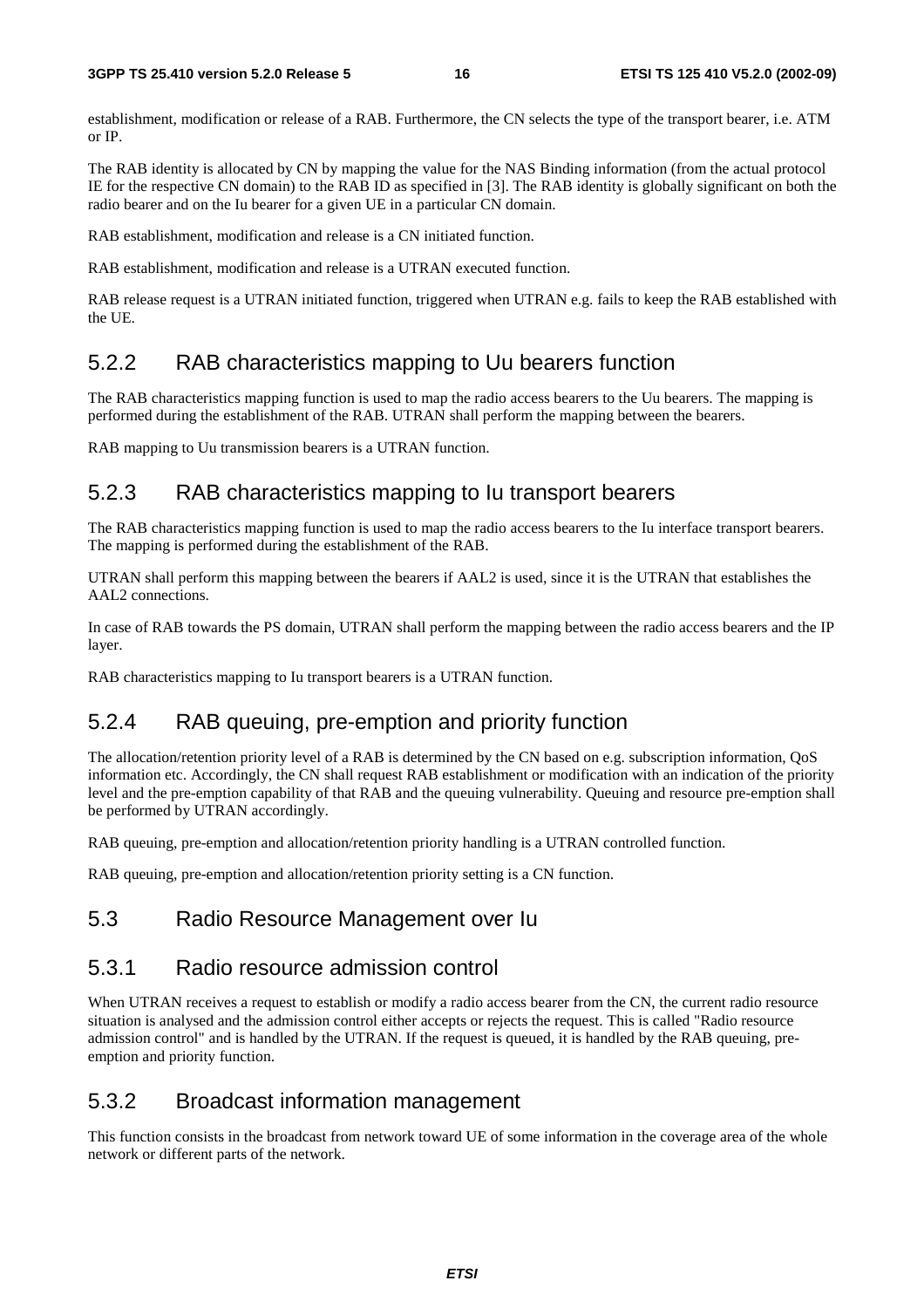There are two kinds of Broadcast information management. UTRAN broadcast information, and Cell Broadcast information management. All UTRAN broadcast information management shall be handled locally within UTRAN. All Cell Broadcast information is controlled by CN and executed by UTRAN.

### 5.4 Iu link Management functions

### 5.4.1 Iu Signalling Link Management function

The  $I<sub>u</sub>$  signalling link management function provides a reliable transfer of the radio network signalling between UTRAN and CN. Both CN and UTRAN manage the function.

This function is in particular responsible for Iu signalling connection establishment, which can be established either by the CN or the RNC and for  $I_u$  signalling connection release, which is controlled by CN possibly upon UTRAN request.

### 5.4.2 ATM Virtual Connection Management function

This function refers to handling of ATM Virtual Connections (VCs) between CN and UTRAN.

This function shall be used to establish, maintain and release the ATM VCs. For permanent VCs, it is regarded to be an O&M function.

This function also includes the selection of a Virtual Circuit to be used for a particular RAB. The selection of ATM VC upon an Iu radio access bearer service request, shall be done by UTRAN. The selected VC shall fulfil the requirements of the request. The VC may consist of several sublinks: such as SCCP connections, AAL2 connections or IP flows.

### 5.4.3 AAL2 connection establish and release function

This function is used to establish and release the AAL type 2 connections between CN and UTRAN upon an Iu radio access bearer service request. Both UTRAN and CN are taking part in the establishment of AAL2 connection. UTRAN shall initiate both establishment and release of AAL2 connections. In abnormal cases, the CN may also initiate release of AAL2 connections. The use of AAL2 for Iu transmission bearers depends on type of CN.

### 5.4.4 AAL5 management function

AAL5 connections between CN and UTRAN shall be pre-configured at system initialisation. Basic configuration is PVCs. For user data, SVC is possible.

The AAL5 management is a function handled by both the CN and the UTRAN.

### 5.4.5 GTP-U tunnels management function

This function is used to establish and release GTP-U tunnels between CN and UTRAN upon a radio access bearer service request. This involves assigning a tunnel identifier for each direction and the creation of a context containing the tunnel information. The tunnel identifier for the downlink is allocated by the UTRAN, and the tunnel identifier for the uplink is allocated by the CN. Both CN and UTRAN should maintain the context. The use of GTP-U for  $I<sub>u</sub>$  transport bearers depends on type of CN.

### 5.4.6 TCP Management Function

This function is used to establish and release the TCP connections between CN and UTRAN over  $I_u$ -BC.

The TCP management function exists in both UTRAN and CN.

### 5.4.7 Buffer Management

Congestion control shall be performed over the Iu user plane using buffer management and no flow control.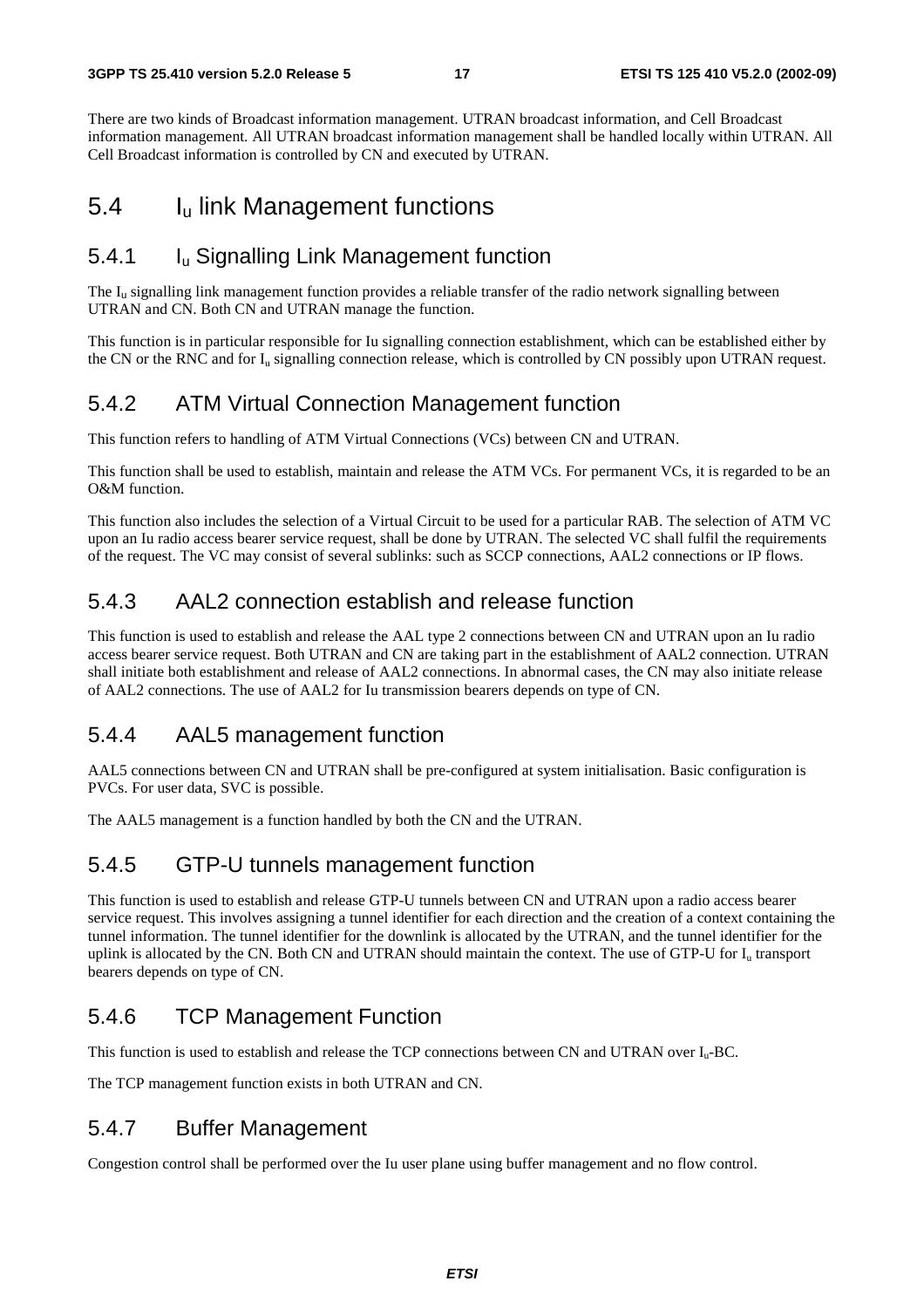This function includes buffers to store received packet data units that at reception can not be processed due to e.g. congestion. In UTRAN, there must be a buffer management function handling received packets from the peer CN node.

The used mechanism is not in the scope of the present document and not relevant to be standardised.

Buffer management is a UTRAN function.

#### 5.4.8 RTP Session Management Function

This function is used to establish and release RTP sessions between CN and UTRAN upon a radio access bearer service request. This involves assigning a RTP session identifier for each direction and the creation of a context containing the RTP session information. The RTP session identifier for the downlink is allocated by the UTRAN, and the RTP session identifier for the uplink is allocated by the CN. Both CN and UTRAN should maintain the RTP session context. The use of RTP for Iu transport bearers depends on type of CN.

### 5.5 Iu U-plane (RNL) Management Functions

#### 5.5.1 Iu U-plane frame protocol mode selection function

The I<sub>u</sub> UP in the Radio Network Layer provides modes of operation that can be activated on RAB basis. For a given RAB, the  $I_{\text{u}}$  UP operates either in a Transparent or in Support mode.  $I_{\text{u}}$  U-plane frame protocol mode is selected by the CN. A set of appropriate U-plane version(s) is indicated within RANAP. The final U-plane version is selected during the Iu UP initiation procedure among the indicated version(s).

This function is a CN function.

#### 5.5.2 Iu U-plane frame protocol initialisation

 $I_{u}$  U-plane frame protocol is initialised by the UTRAN. In certain cases, as described in [15], the  $I_{u}$  U-plane frame protocol may be initialised by the CN.

### 5.6 Mobility Management Functions

#### 5.6.1 Location information update function

Some functionality within the CN, needs information about the present location of an active UE, i.e. a UE with established signalling connection. The Location information update function is used to transfer this information from the UTRAN to the CN. It is the UTRAN responsibility to send this information initially at the signalling connection establishment for a UE and at any change of the UE location as long as the signalling connection exists. For this function, the location information shall be at Location and Routing Area level.

#### 5.6.2 Handover and Relocation functions

#### 5.6.2.1 Inter RNC hard HO function, Iur not used or not available

This functionality includes procedures for handover from one RNC to another RNC when Iur interface is not used or is not available, i.e. soft handover is not possible. The connection is switched in the CN, so both UTRAN and CN are involved. Both intra and inter CN entity cases are applicable. This functionality includes also the moving of the Serving RNS functionality from one RNC to another RNC.

#### 5.6.2.2 Serving RNS Relocation function

This functionality allows moving the Serving RNS functionality from one RNC to another RNC, e.g. closer to where the UE has moved during the communication. The Serving RNS Relocation procedure may be applied when active cell management functionality has created a suitable situation for it. Both UTRAN and CN are involved.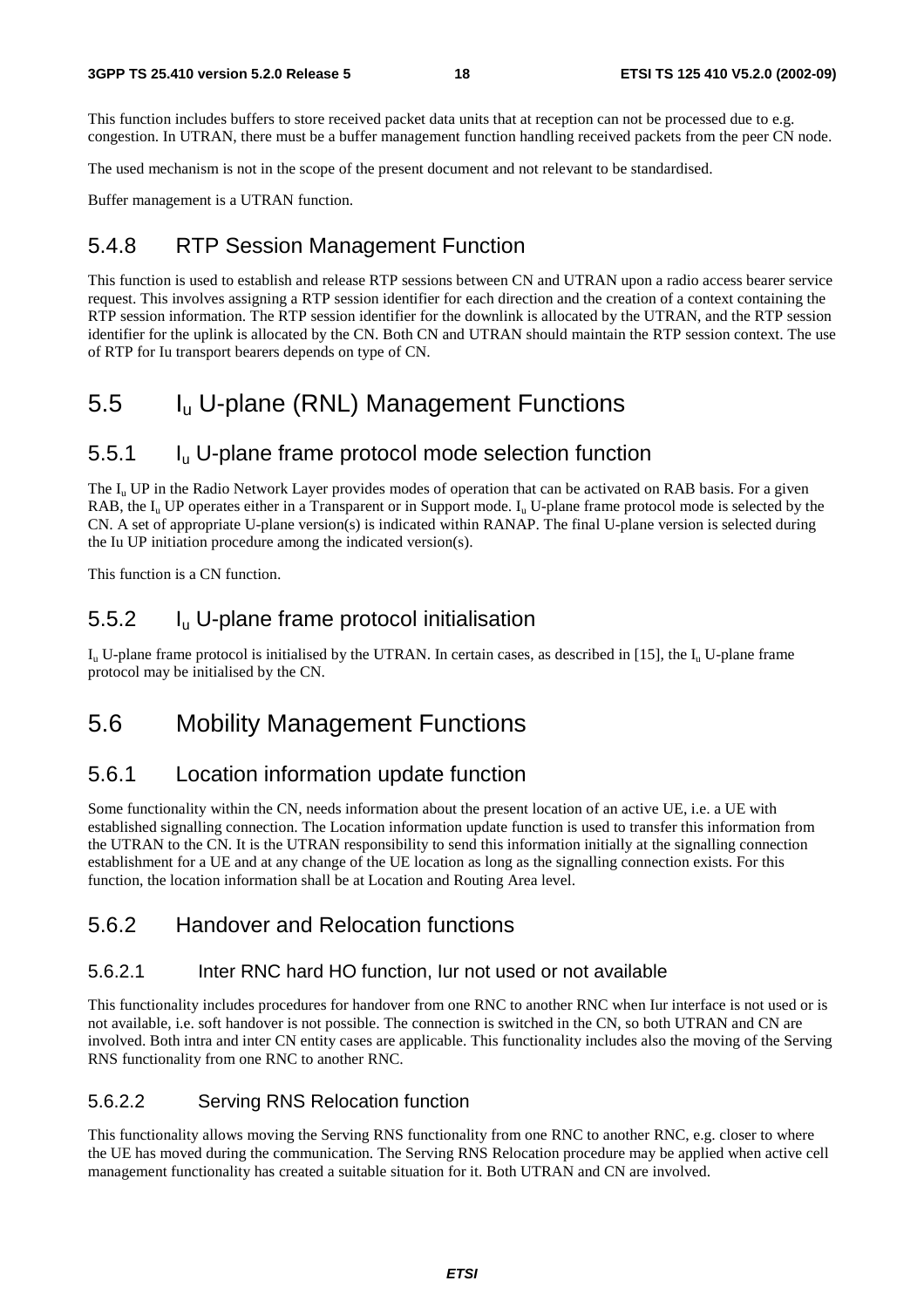#### 5.6.2.3 Inter system Handover (e.g. UMTS-GSM) function

Inter system handover is performed when a mobile hands over between cells belonging to different systems such as GSM and UMTS. For intersystem handover between UMTS and GSM, the GSM procedures are used within the GSM network. Both UTRAN and CN are involved.

NOTE: The GSM BSSMAP procedures are outside the scope of the present document.

### 5.6.2A Inter System Change (e.g. UMTS-GSM) function

Inter system change is performed when a GPRS attached mobile moves from cells belonging to different systems such as GSM and UMTS. For intersystem change between UMTS and GSM, the GPRS procedures are used within the GPRS network. Both UTRAN and CN are involved.

#### 5.6.3 Paging Triggering

The Core Network shall, when considered necessary, trigger the Location/Routing/RNC Area paging in the UTRAN system.

### 5.7 Security Functions

#### 5.7.1 Data Confidentiality

#### 5.7.1.1 Radio interface ciphering function

The radio interface shall be ciphered upon request of the Core Network. Both Signalling and user data may be subject to ciphering. The ciphering shall be done within UTRAN.

#### 5.7.1.2 Ciphering key management function

The ciphering key and the permitted algorithm shall be supplied by the CN. UTRAN selects the used algorithm.

#### 5.7.2 Data integrity

#### 5.7.2.1 Integrity checking

The purpose of the integrity check is to make sure that the signalling continues between the same elements as by authentication. The integrity check shall be done within the UTRAN.

#### 5.7.2.2 Integrity key management

The integrity key and the permitted algorithm shall be supplied by the CN. UTRAN selects the used algorithm.

### 5.8 Service and Network Access Functions

#### 5.8.1 Core Network signalling data transfer function

The NAS CN signalling data such as Call Control (CC), Session Management (SM), Mobility Management (MM), Short Message Services Point to Point and Supplementary Services (SS) shall be transparently conveyed between the CN and the UE. Over the Iu interface, the same Iu interface channel that is used for the UTRAN-CN signalling shall be used.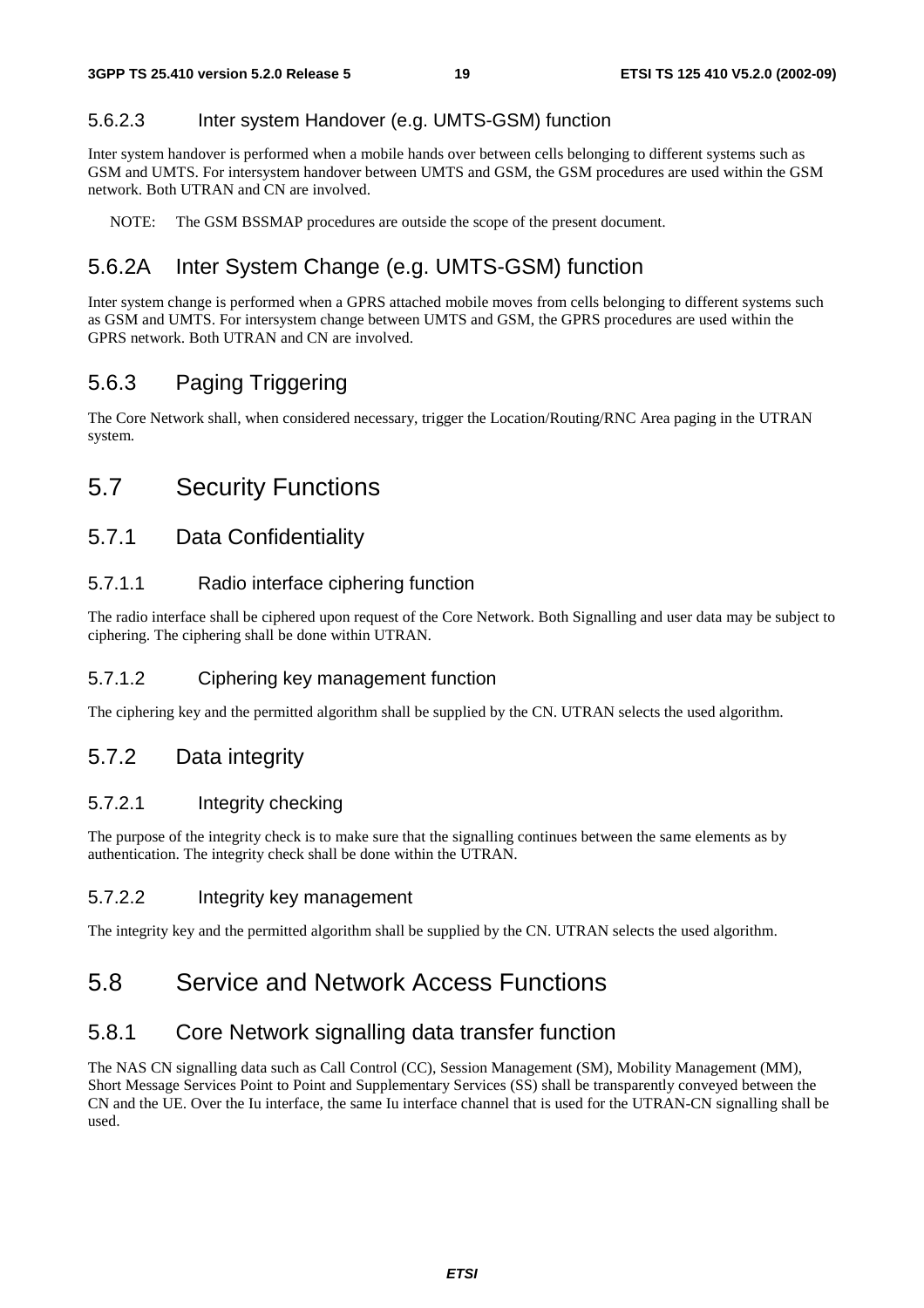### 5.8.2 Data Volume Reporting

The data volume reporting function is used to report the volume of unacknowledged data to the CN. The function shall be in the UTRAN and is triggered from the CN.

### 5.8.3 UE Tracing

This feature allows tracing of various events related to the UE and its activities. This is an O&M functionality.

#### 5.8.4 Location reporting function

The positioning function performs the determination of the geographical position for an UE. The location reporting function transfers the positioning information between the UTRAN and the CN according to CN commands. This function involves UTRAN and CN.

### 5.9 Co-ordination Functions

#### 5.9.1 Paging Co-ordination function

The two CN domain architecture implies need for a page co-ordination, i.e. handling of page triggered by one CN node when UE has a signalling connection to the other CN node. The paging co-ordination is performed by UTRAN and/or optionally by CN. The Common ID is used for UTRAN paging co-ordination. The CN provides the UTRAN with the Common ID.

The paging co-ordination is a UTRAN function. Optionally the paging co-ordination may be performed in the CN.

### 5.9.2 NAS Node Selection Function

The optional NAS Node Selection Function enables the RNC to initially assign CN resources to serve a UE and subsequently setup a signalling connection to the assigned CN resource.

The method by which the RNC initially assigns CN resources is implementation dependent.

The NNSF is described in detail in [25].

## 6 I<sub>u</sub> Interface Protocol Structure

### 6.1 General

The Radio Network signalling over Iu consists of the Radio Access Network Application Part (RANAP). The RANAP protocol consists of mechanisms to handle all procedures between the CN and UTRAN. It is also capable of conveying messages transparently between the CN and the UE without interpretation or processing by the UTRAN.

Over the  $I_u$  interface the RANAP protocol is, e.g. used for:

- Facilitate a set of general UTRAN procedures from the Core Network such as paging -notification as defined by the notification SAP in [3].
- Separate each User Equipment (UE) on the protocol level for mobile specific signalling management as defined by the dedicated SAP in [3].
- Transfer of transparent non-access signalling as defined in the dedicated SAP in [3].
- Request of various types of UTRAN Radio Access Bearers through the dedicated SAP in [3].
- Perform the SRNS Relocation function.

The Radio Access Bearers are provided by the Access Stratum.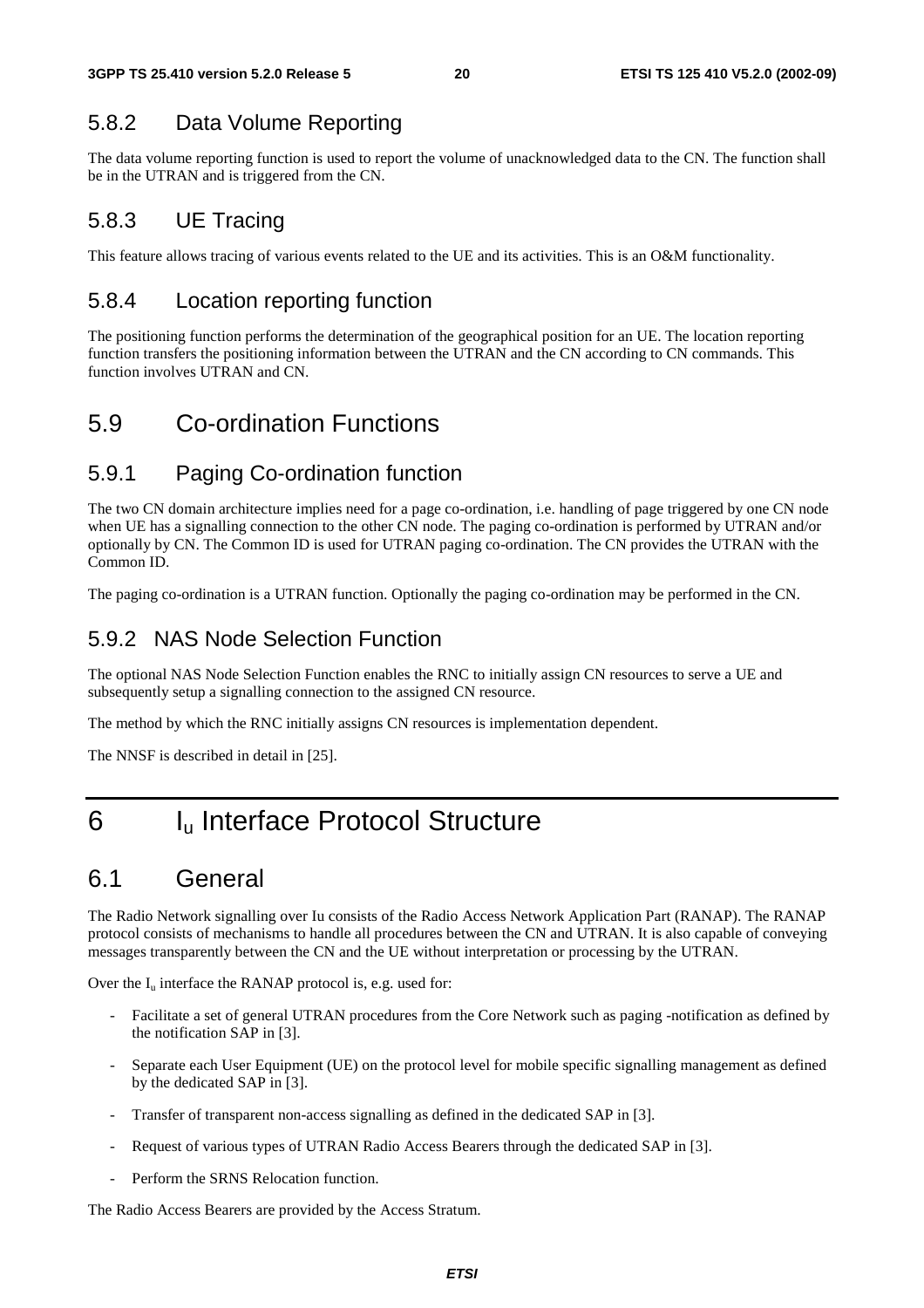Over Iu-BC, a datagram mechanism is used, so there is no clear separation of control and user planes, and the SABP protocol is used for data transfer and signalling.

## 6.2 Iu-CS

Figure 6.1 shows the protocol structure for  $I_u$ -CS, following the structure described in [1].

| Radio<br><b>Network</b> |                              | <b>Control Plane</b> |            |                     |                                                  |                | <b>User Plane</b>   |                            |
|-------------------------|------------------------------|----------------------|------------|---------------------|--------------------------------------------------|----------------|---------------------|----------------------------|
| Layer                   | <b>RANAP</b>                 |                      |            |                     |                                                  |                |                     | Iu UP Protocol<br>Layer    |
| Transport<br>Network    | Transport Network            | User   Plane         |            |                     | <b>Transport Network</b><br><b>Control Plane</b> |                | Transport   Network | $\overline{U}$ ser   Plane |
| Layer                   |                              |                      |            | Q.2630.2            | <b>FFS</b>                                       |                |                     |                            |
|                         |                              |                      |            |                     |                                                  |                |                     |                            |
|                         |                              | <b>SCCP</b>          |            | Q.2150.1            | $FFS**$                                          |                |                     |                            |
|                         | M3UA                         | MTP3b                |            | MTP3b               |                                                  |                |                     |                            |
|                         |                              | SSCF-<br><b>NNI</b>  |            | SSCF-<br><b>NNI</b> |                                                  |                |                     | RTP/                       |
|                         | <b>SCTP</b>                  | <b>SSCOP</b>         |            | <b>SSCOP</b>        |                                                  |                | AAL <sub>2</sub>    | $RTCP*)$                   |
|                         | $_{\text{IP}}$               | AAL5                 |            | AAL5                | IP                                               |                |                     | UDP/IP                     |
|                         |                              |                      |            |                     |                                                  |                |                     |                            |
|                         | Data Link<br>$\mathbf{I}$    | ATM                  | <b>ATM</b> | Data Link           |                                                  | <b>ATM</b>     | Data Link           |                            |
|                         | $\mathbf{I}$<br>$\mathbf{1}$ |                      |            | Physical Layer      |                                                  | $\blacksquare$ |                     |                            |
|                         |                              |                      |            |                     |                                                  |                |                     |                            |

\*) RTCP is optional

\*\*) depends on the interworking alternative selected (see [7])

**Figure 6.1: Iu –Interface Protocol Structure towards CS Domain**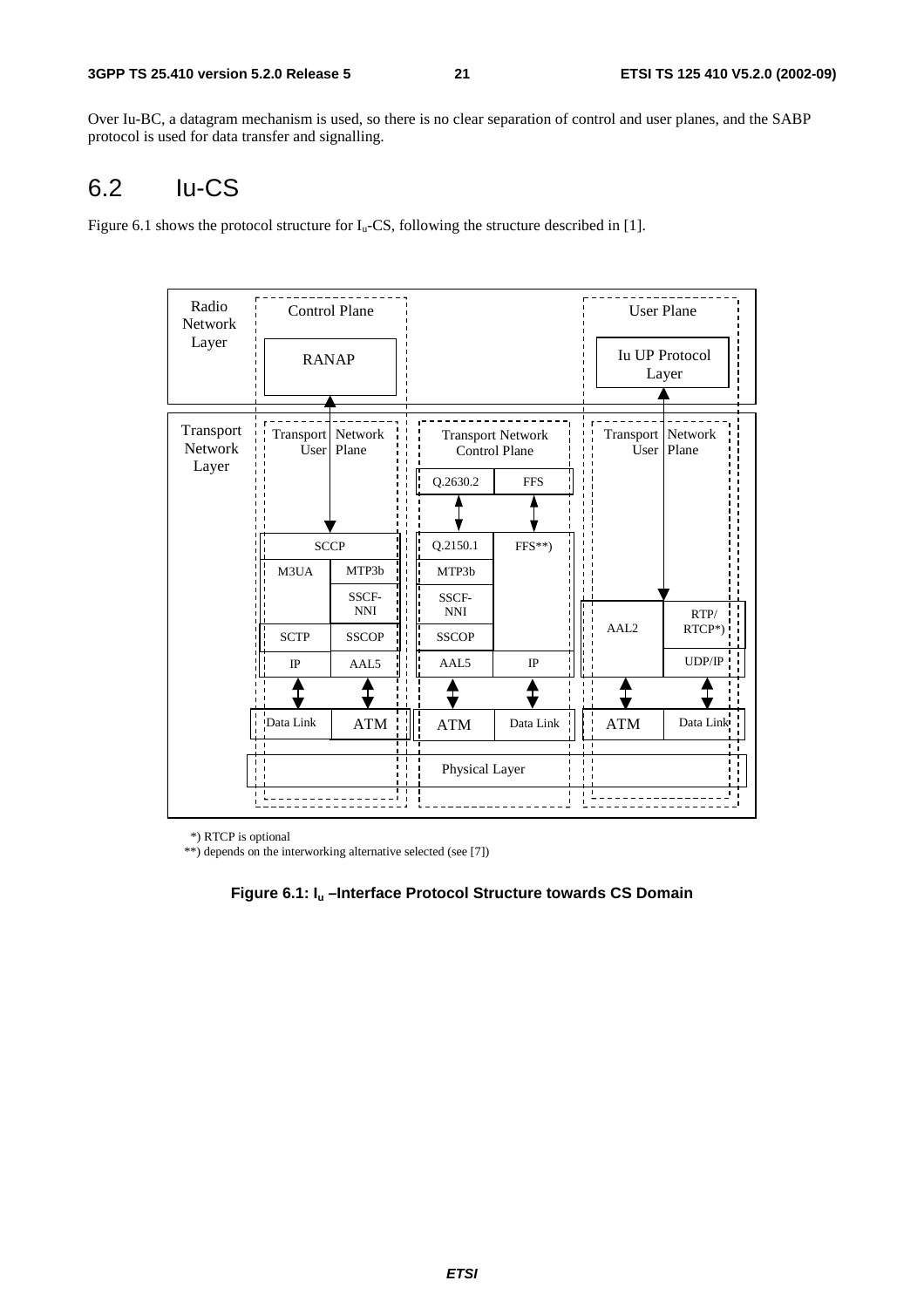## 6.3 Iu-BC

Figure 6.2 shows the protocol structure for the  $I_u$ -BC.



**Figure 6.2: Iu Interface Protocol Structure towards Broadcast Domain**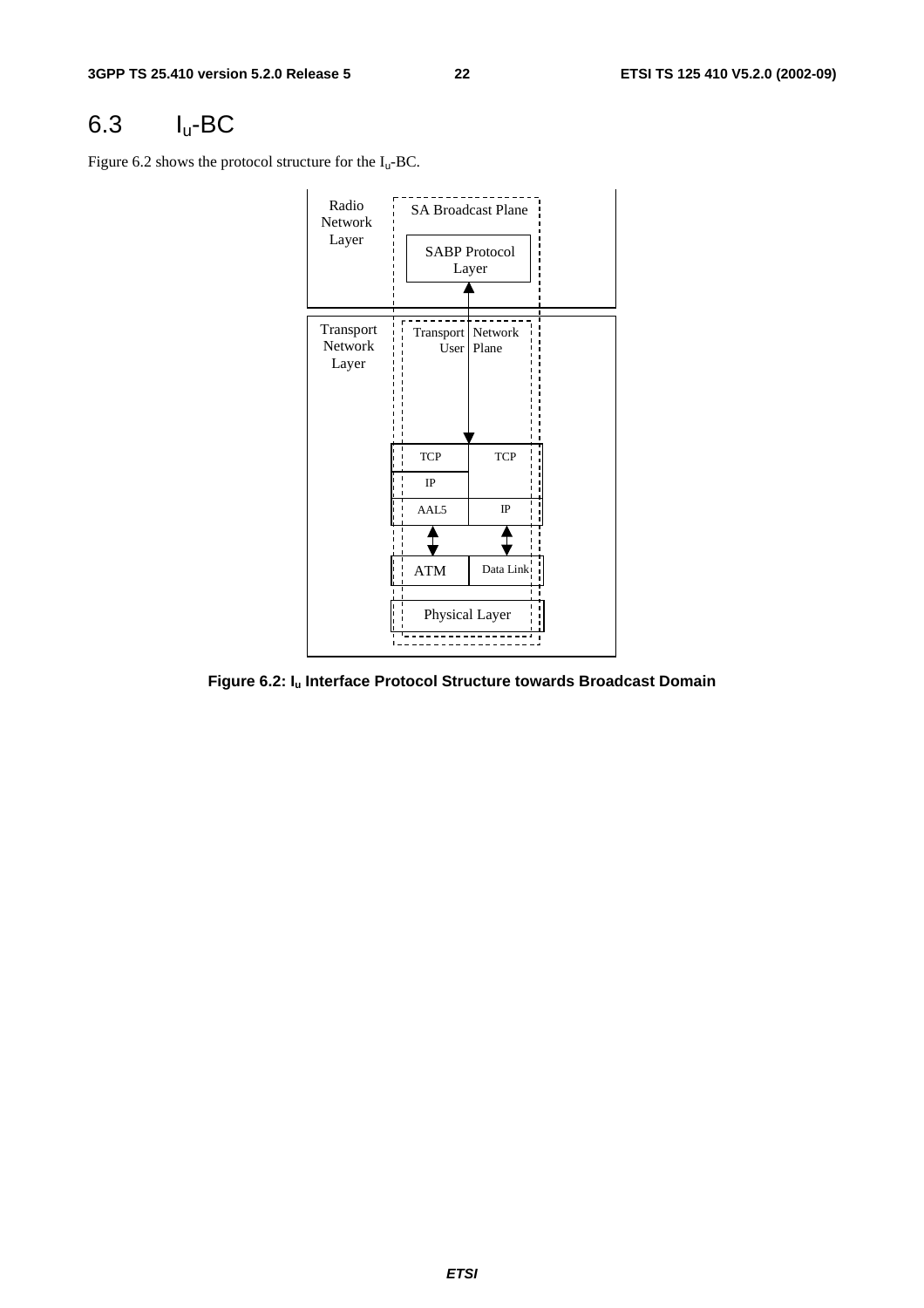### $6.4$  I<sub>u</sub>-PS

Figure 6.3 shows the protocol structure for Iu-PS, following the structure described in [1].



**Figure 6.3: Iu Interface Protocol Structure towards PS Domain** 

## 7 Other I<sub>u</sub> Interface Specifications

## 7.1 UTRAN I<sub>u</sub> Interface: Layer 1 (3GPP TS 25.411)

3GPP TS 25.411 [4] specifies the range of physical layer technologies that may be used to support the Iu interface.

## 7.2 UTRAN I<sub>u</sub> Interface: Signalling Transport (3GPP TS 25.412)

3GPP TS 25.412 [5] specifies the signalling bearers for the RANAP and transport network control plane protocols for both Iu-PS and Iu-CS.

### 7.3 UTRAN I<sub>u</sub> Interface: RANAP Specification (3GPP TS 25.413)

3GPP TS 25.413 [6] specifies the RANAP protocol for radio network control plane signalling over the Iu interface.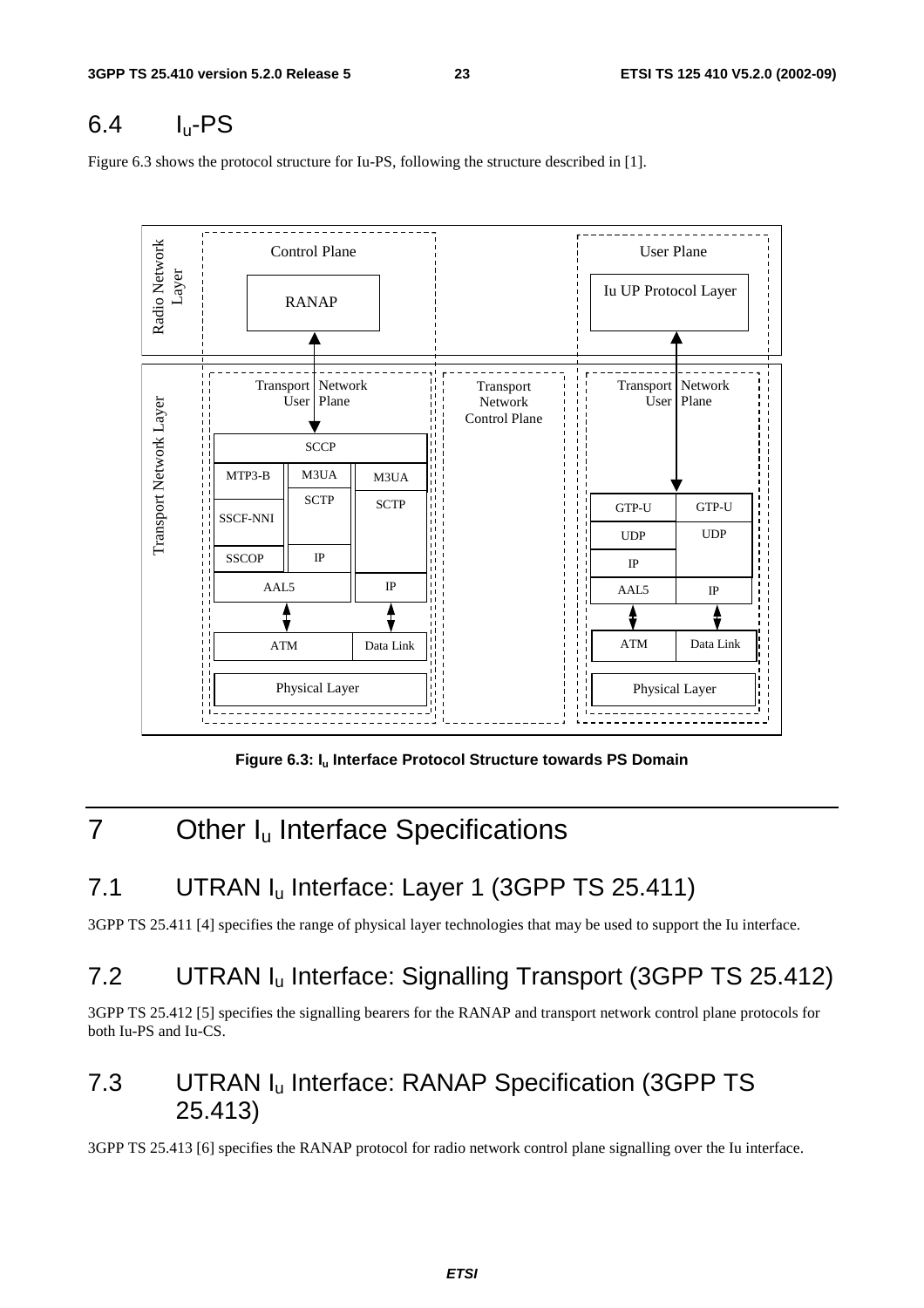### 7.4 UTRAN I<sub>u</sub> Interface: Data Transport and Transport Signalling (3GPP TS 25.414)

3GPP TS 25.414 [7] specifies the transport bearers for the user plane of the Iu interface. It also specifies the protocol used to control these transport bearers.

### 7.5 UTRAN I<sub>u</sub> Interface: CN-UTRAN User Plane Protocol (3GPP TS 25.415)

3GPP TS 25.415 [8] specifies the user plane frame handling protocol for the Iu interface.

### 7.6 UTRAN Iu Interface: Service Area Broadcast Protocol SABP (3GPP TS 25.419)

3GPP TS 25.419 [14] specifies the communication requirements over the Iu interface towards the BC domain.

### 7.7 Summary

The present document, 3GPP TS 25.410, specifies the general aspects and principles of the  $I_u$  interface as a whole.

The relationship between the other technical specifications that define the UTRAN Iu interface is shown in figure 7.1.



#### **Figure 7.1: Summary of Iu Interface Specification Structure**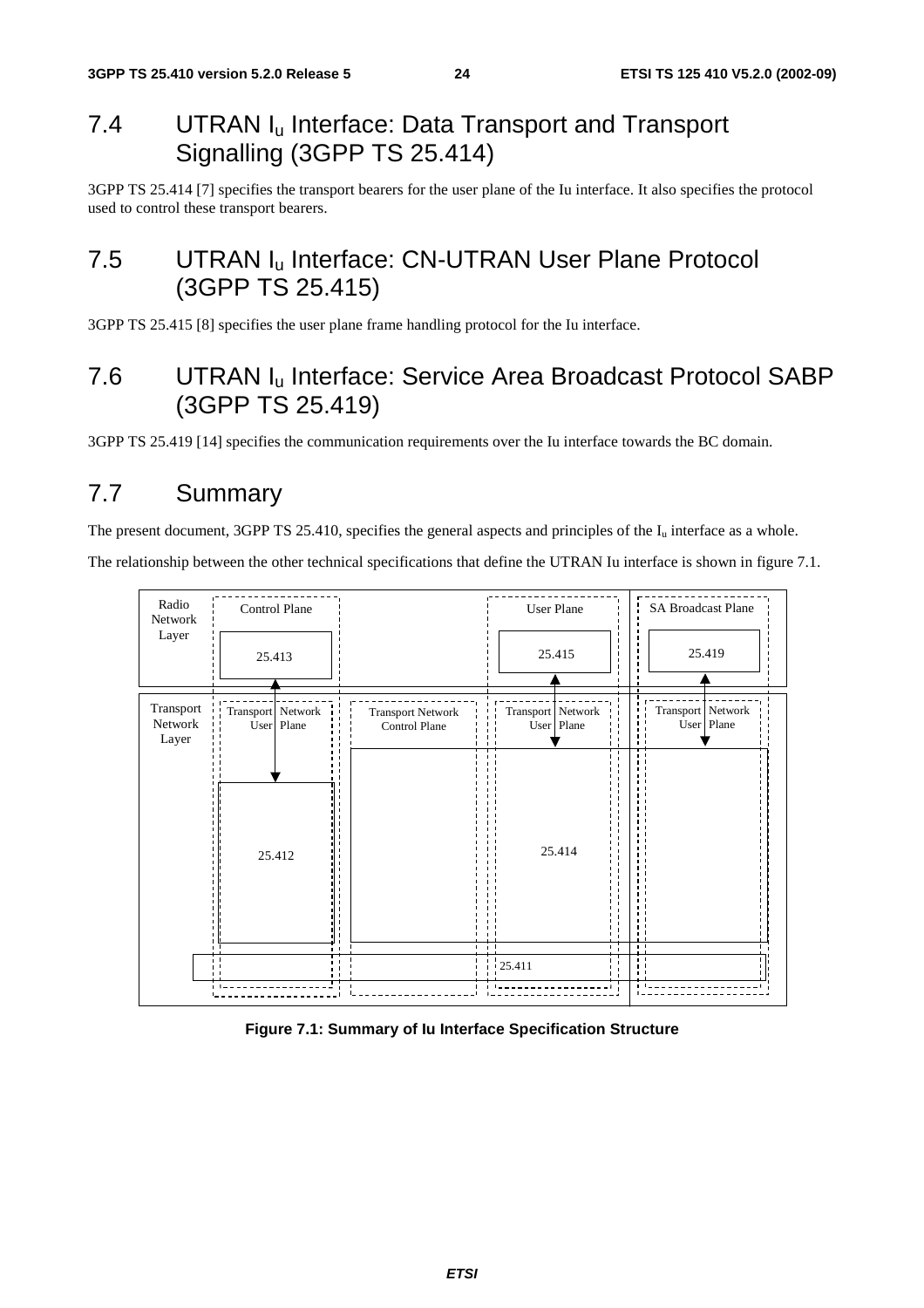## Annex A (informative): Change history

| <b>Change history</b> |         |                          |           |                       |                                                        |  |  |  |
|-----------------------|---------|--------------------------|-----------|-----------------------|--------------------------------------------------------|--|--|--|
| TSG RAN#              | Version | CR.                      | Tdoc RAN  | <b>New</b><br>Version | Subject/Comment                                        |  |  |  |
| <b>RAN 05</b>         |         | $\overline{\phantom{0}}$ |           | 3.0.0                 | Approved at TSG RAN #5 and placed under Change Control |  |  |  |
| <b>RAN 06</b>         | 3.0.0   | $\overline{\phantom{0}}$ |           | 3.1.0                 | Approved at TSG RAN #6 and placed under Change Control |  |  |  |
| <b>RAN 07</b>         | 3.1.0   | $\overline{\phantom{0}}$ |           | 3.2.0                 | Approved at TSG RAN #7                                 |  |  |  |
| <b>RAN 10</b>         | 3.2.0   | 005<br>007<br>800        | RP-000609 | 3.3.0                 | Approved at TSG RAN #10                                |  |  |  |
|                       |         |                          |           |                       |                                                        |  |  |  |

| <b>Change history</b> |      |                 |           |            |                                                                                          |            |            |  |  |  |
|-----------------------|------|-----------------|-----------|------------|------------------------------------------------------------------------------------------|------------|------------|--|--|--|
| <b>Date</b>           | TSG# | <b>TSG Doc.</b> | <b>CR</b> | <b>Rev</b> | Subject/Comment                                                                          | <b>Old</b> | <b>New</b> |  |  |  |
| 03/2001               | 11   | RP-010163 15    |           |            | Approved at TSG RAN #11 and placed under Change Control                                  |            | 4.0.0      |  |  |  |
| 06/2001               | 12   | RP-010372 018   |           |            | Approved at TSG RAN #12                                                                  | 4.0.0      | 4.1.0      |  |  |  |
| 06/2001               | 12   | RP-010391 022   |           |            | Approved at TSG RAN #12                                                                  | 4.0.0      | 4.1.0      |  |  |  |
| 09/2001               | 13   | RP-010577       | 020       | 4          | Intersystem Change clarifications                                                        | 4.1.0      | 4.2.0      |  |  |  |
| 09/2001               | 13   | RP-0105931021   |           | 2          | Iu UP version selection                                                                  | 4.1.0      | 4.2.0      |  |  |  |
| 09/2001               | 13   | RP-0106971009   |           |            | Iu connection principles enhancement, CS domain                                          | 4.1.0      | 4.2.0      |  |  |  |
| 12/2001               | 14   | RP-010847 024   |           |            | SS7 point codes over lu-cs                                                               | 4.2.0      | 4.3.0      |  |  |  |
| 12/2001               | 14   | RP-010847 026   |           |            | <b>Iu-BC Connectivity</b>                                                                | 4.2.0      | 4.3.0      |  |  |  |
| 12/2001               | 14   | RP-010847 028   |           |            | SCCP Connection Release Initiated by RNC in Abnormal case                                | 4.2.0      | 4.3.0      |  |  |  |
| 12/2001               | 14   | RP-010847 031   |           |            | Addition of "Specification Notations" Section                                            | 4.2.0      | 4.3.0      |  |  |  |
| 12/2001               | 14   | RP-010870 029   |           |            | Confusing use of "per CN Domain"                                                         | 4.2.0      | 4.3.0      |  |  |  |
| 03/2002               | 15   | RP-0201891032   |           | 3          | Introduction of IP transport option in UTRAN                                             | 4.3.0      | 5.0.0      |  |  |  |
| 03/2002               | 15   | RP-020257 036   |           |            | NNSF Impacts upon the Iu Interface Connectivity                                          | 4.3.0      | 5.0.0      |  |  |  |
| 06/2002               | 16   | RP-020405 039   |           |            | Correction of TNL release                                                                | 5.0.0      | 5.1.0      |  |  |  |
| 09/2002               | 17   | RP-020599 042   |           |            | 5.2.0<br>Inclusion of RANAP message in RNC initiated SCCP Connection<br>5.1.0<br>Request |            |            |  |  |  |